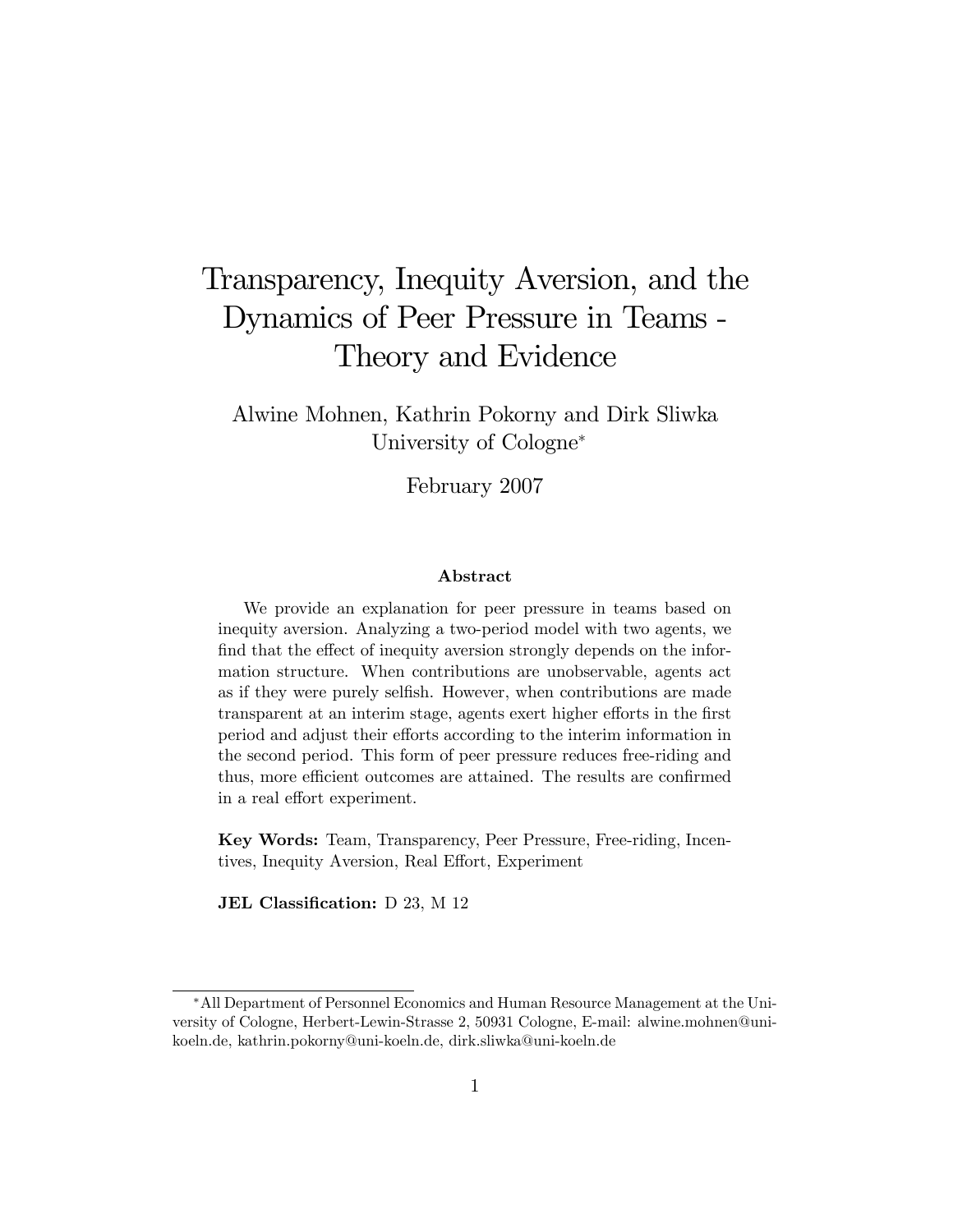# 1 Introduction

In many real world contexts work results cannot be assigned to a particular person but merely to a group of people or a team. In that case any kind of performance dependent compensation is accompanied by the danger of free-riding and consequently inefficient effort levels. This problem has been discussed comprehensively in the theoretical and empirical literature in recent decades (e.g. Holmström  $(1982)$ , Alchian and Demsetz  $(1972)$  and Newhouse (1973), or Prendergast (1999) for a survey).

However, it is sometimes claimed that peer pressure effects induce team members to work harder and to reduce free-riding. In this paper, we therefore provide a theoretical explanation for peer pressure effects based on agents' inequity aversion. In a second step, we then test the implications of our theory in a real effort experiment. One of the key objectives of our investigation is to study the impact of the informational structure on the development of peer pressure in teams.

We first consider a simple model in which two agents can contribute to a certain task and both are paid based on the total output of the team. Individual contributions depend on the effort exerted. We compare two settings: In the first setting, both agents can observe their respective contributions only after the end of the game. In the second setting each team member obtains intermediate information on the contribution of his team partner at an interim stage. We assume that both agents are inequity averse over their respective contributions, i.e. each dislikes contributing more or less to the final outcome than his team partner. We show that inequity aversion indeed affects the outcome provided that interim information on the respective contributions is given. The key mechanism is the following: When it has turned out that one of the agents has contributed more to a task than his team partner an inequitable situation arises. The team partner will have an incentive to reduce this inequity by exerting more effort in the following period. On the other hand, the agent who contributed more has an incentive to reduce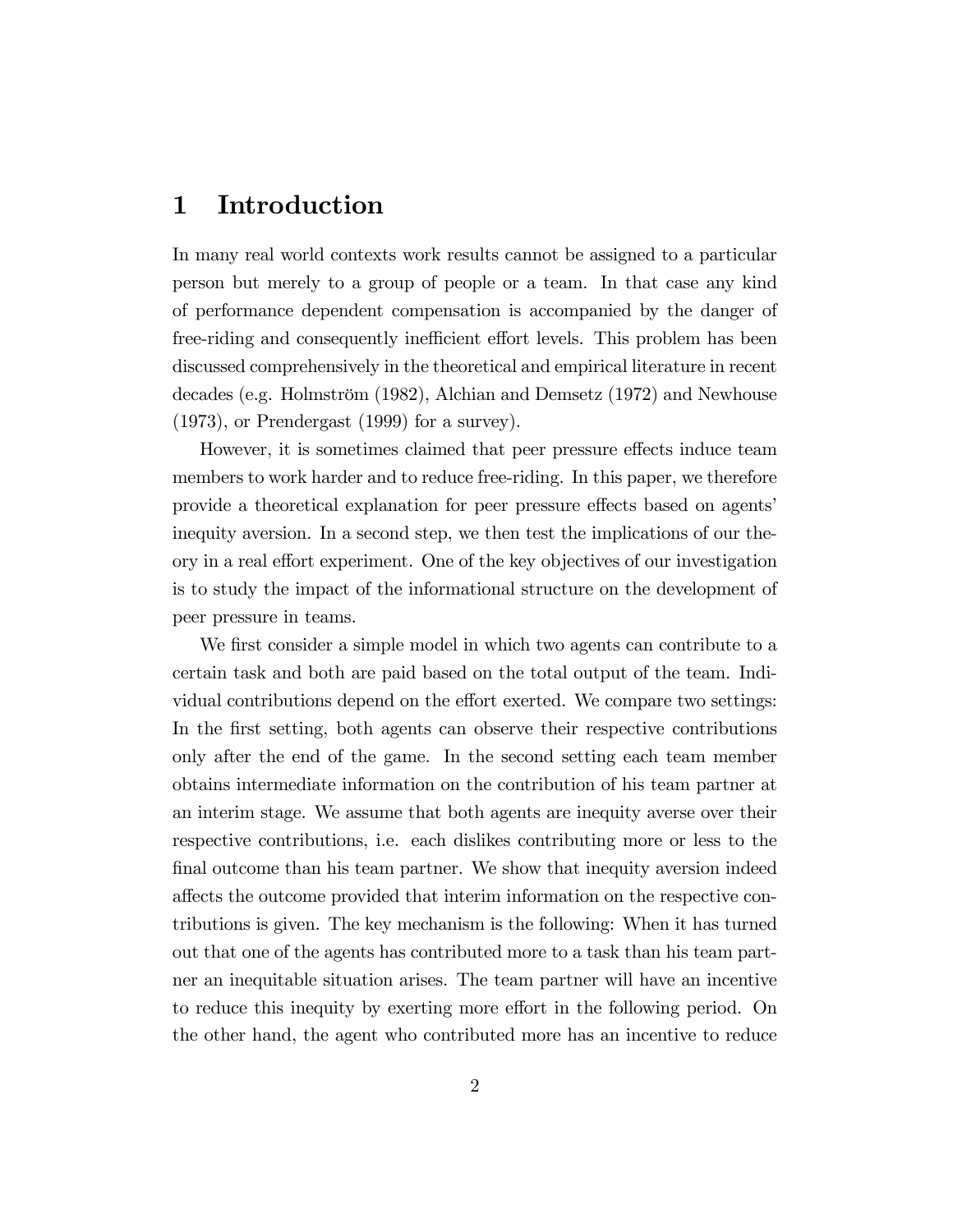his effort level. Hence, an interdependency arises between past outcomes and future contributions. But this has an important effect on the incentives to contribute early in the game as a higher contribution in the present raises the coworker's willingness to raise his effort in the future. Hence, this effect increases the marginal return of effort and leads to higher effort levels early in the game if the respective contributions are made transparent.

However, if individual contributions are not transparent and become known only at the end of the game, we show that inequity aversion has no impact on equilibrium effort levels as inequity averse agents act exactly like purely selfish agents would.

We test several hypotheses derived from the model in a real effort experiment. Each of the participants in the experiment was requested to perform a tedious counting task on a computer screen. Teams of two participants were remunerated with a linear piece rate based on the sum of correct answers of both participants. In the first condition participants learned the correct answers which their team partner attained at intermediate stages of the game. In the other condition they received that information only at the end of the experiment. The main hypotheses derived from the model are confirmed: Participants yield more correct answers when knowing that their team mates were informed about the intermediate outcomes. In addition, we find evidence that the difference between outcomes within the team in the previous period indeed has a strong impact on individual outcomes in subsequent periods. Interestingly we observe an asymmetry in the reaction: Whereas an agent who has contributed more than his colleague in the previous period reduces his effort strongly, having contributed less only leads to a weak increase in future effort.

Among the first introducing the idea of peer pressure in economic team models are Kandel and Lazear (1992). In their model, team members can choose certain actions that raise the cost of a reduction in individual productive effort for the other team members. However, the mechanism by which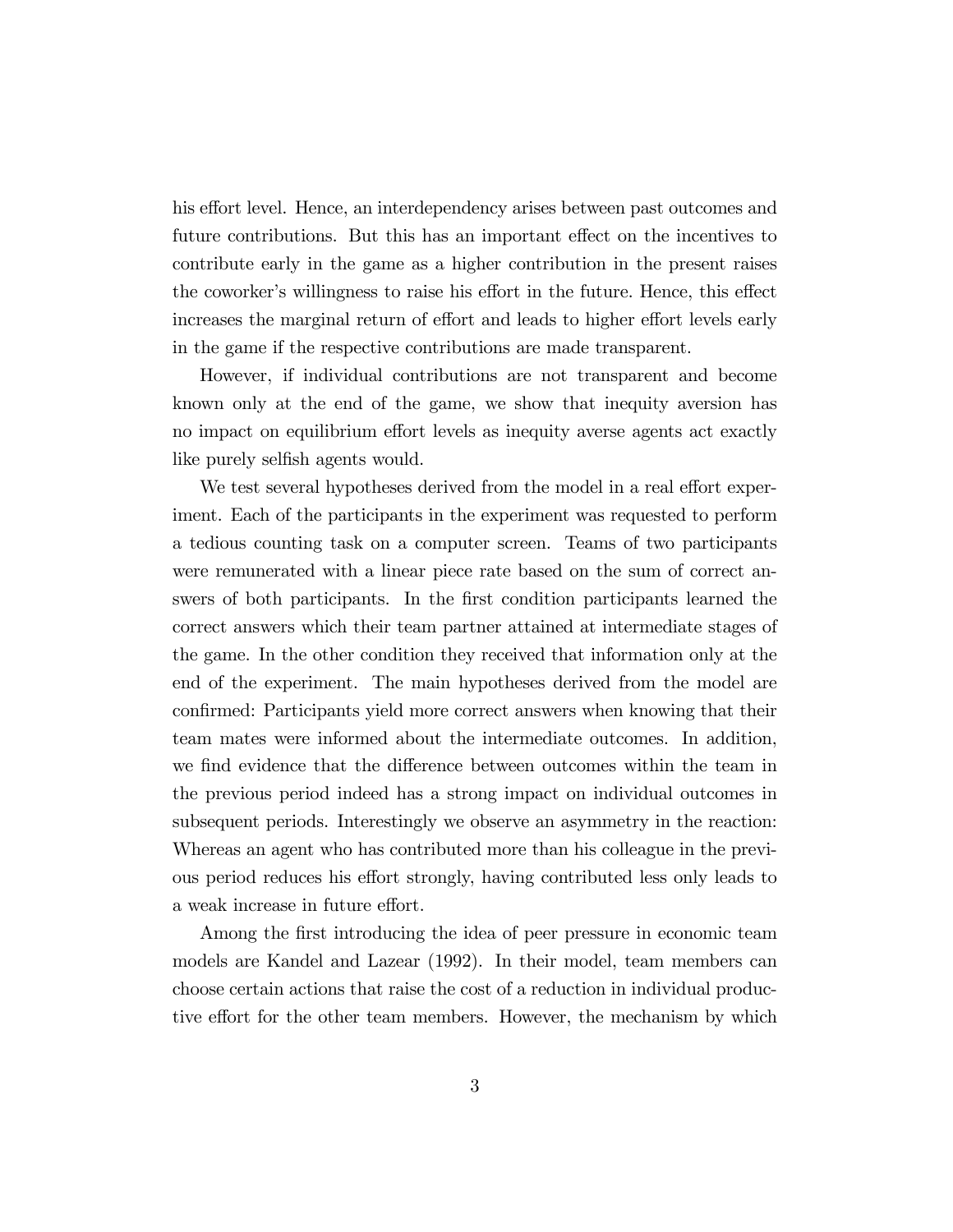the costs of productive effort are increased is not studied endogenously in the model. Barron and Gjerde (1997) find that the existence of peer pressure can result in the optimality of lower powered incentives. Che and Yoo (2001) show that team incentives are more effective in an infinitely repeated game as team members can sanction past behavior of their colleagues. Knez and Simester (2001) find that the introduction of a company wide team incentive scheme at Continental airlines raised productivity significantly. They explain their result by claiming that mutual monitoring and peer pressure effects counterbalanced free-riding. Backes-Gellner et al. (2006) investigate a Kandel-Lazear type peer pressure model and find a concave relationship between team size and peer pressure which they confirm by empirically analyzing the effort exerted in groups of founders.

There is some previous experimental evidence on peer pressure in teams. Falk and Ichino (2006) show that subjects working at the same time in the same room work harder than subjects in a control treatment with one person working in a room all alone. In contrast to our study they remunerate their subjects with a fixed wage. Hence, increasing the other's incentives to contribute more can be no motive in their experiment. Sausgruber (2005) examines peer effects between teams rather than within teams. He finds that the average contribution of the other team in the previous period is positively correlated to the contribution of a person to the own team output in the current period. Empircial evidence for the importance of peer effects in Örms have for instance been given by Ichino and Maggi (2000) or Knez and Simester (2001).

Our paper is of course also strongly related to the literature on social preferences. Fehr and Schmidt (1999) and Bolton and Ockenfels (2000) show that many experimental results can be explained when allowing for the possibility that some agents' utility decreases in the inequality of payoffs between agents. Recently a literature has emerged analyzing the incentive effects of several contractual forms when agents are inequity averse. Examples are for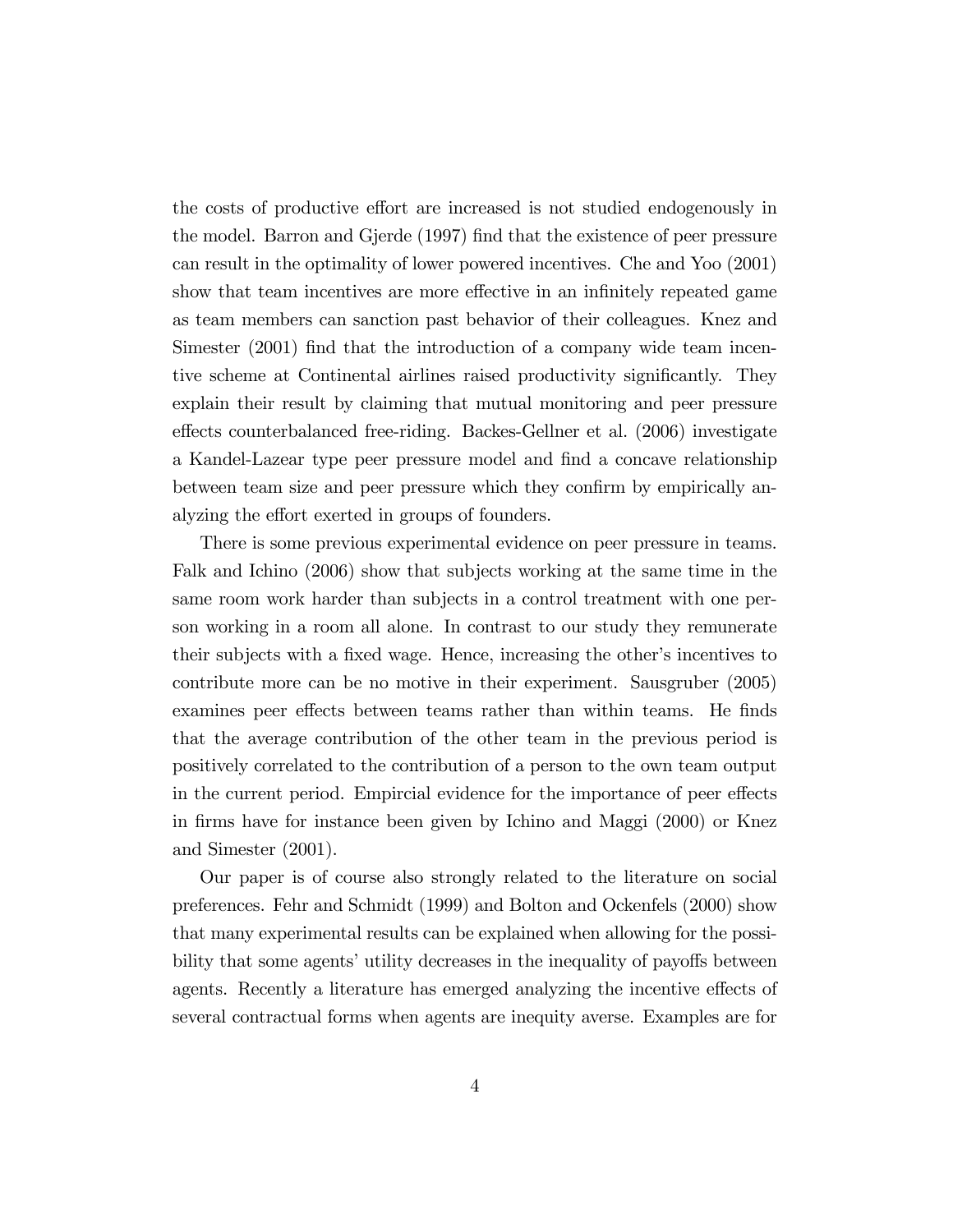instance Biel (2004), Englmaier and Wambach (2002), Demougin and Fluet  $(2003)$ , Grund and Sliwka  $(2005)$ , or Itoh  $(2004)$ <sup>1</sup>. Most closely related to the theoretical part of our paper is Huck and Biel (2006) who give a rationale for leadership behavior in a game in which two agents are remunerated with a team incentive scheme. They show that output is higher when one of the agents (i.e. the leader) can act as a first mover as his effort level influences his follower when the latter is inequity averse. Masclet (2002) allows for punishment of shirking colleagues which is used in order to achieve equity.

Our analysis is also related to theoretical literature on dynamic voluntary contributions to public goods. Whereas for instance Admati (1991) or Fershtman and Nitzan (1991) have shown that dynamic interaction may actually aggravate the free-rider problem<sup>2</sup> we find that even though the game is finite dynamic interaction may reduce free-riding when agents are inequity averse.

The remainder of the paper is organized as follows: In section 2 we present the model where the theoretical results regarding the non-transparent and transparent setting are developed in sections 2.1 and 2.2 respectively. The experimental design and hypotheses are described in 3.1 and 3.2. Section 3.3 deals with the empirical results. The last section concludes.

# 2 The Model

To examine the effects of transparency and inequity aversion on contributions to a team task, we consider the following set-up. Two risk neutral agents  $i = 1, 2$  are working in team in two periods  $t = 1, 2$ . Each agent i can contribute an effort  $e_{it}$  to the team task in period t. The agents' costs of effort in each period are represented by a quadratic cost function,  $\frac{c}{2}e_{it}^2$  with  $c > 0$ . We assume that only the sum of efforts is verifiable such that individual piece

<sup>&</sup>lt;sup>1</sup>For an overview see for instance Englmaier  $(2004)$ .

<sup>&</sup>lt;sup>2</sup>In contrast to these results, Marx and Matthews (2000) investigate a case in which efficient contribution levels can only be attained in a dynamic framework.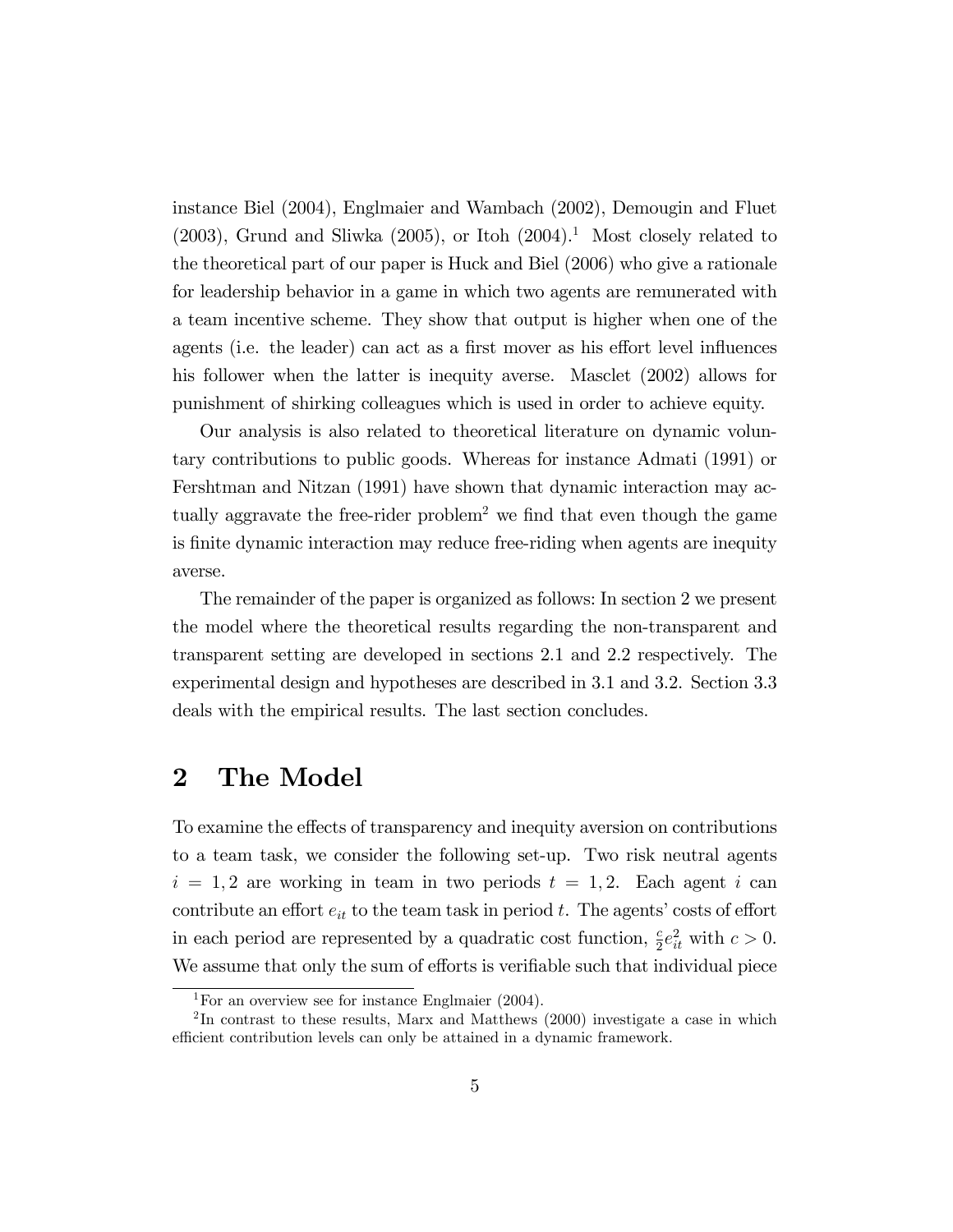rates are infeasible. Both agents receive a fixed wage as well as a team bonus paid at the end of period 2:

$$
w_i = \alpha + \beta \sum_{t=1}^{2} (e_{it} + e_{jt}) \text{ for } i = 1, 2.
$$
 (1)

Given this compensation scheme, the variable payment depends on the total team output, i.e. the sum of the contributions of both team members in both periods. Furthermore, we assume that both agents are inequity averse over their respective contributions. The utility function of an agent over both periods is given by

$$
u_i = w_i - \nu \left( \sum_{t=1}^2 \left( e_{it} - e_{jt} \right) \right) - \frac{c}{2} e_{i1}^2 - \frac{c}{2} e_{i2}^2,
$$
 (2)

where

$$
\nu(\Delta) = \begin{cases} \frac{a}{2} \cdot \Delta^2 & \text{if } \Delta < 0\\ \frac{d}{2} \cdot \Delta^2 & \text{if } \Delta > 0 \end{cases}
$$

with  $d \ge a \ge 0$  where  $\Delta = \sum_{t=1}^{2} (e_{it} - e_{jt})$  represents the total excess contribution of a player over his coworker's contribution across both periods. Thus, the utility of agent  $i$  equals his remuneration less his effort costs in both periods and an expression reflecting the utility loss from inequity in contributions within the team. It is obvious that the agents do not suffer from inequity aversion when both contribute equally over both periods. But if the sum of contributions over both periods is not the same for both agents, inequity aversion leads to a loss in utility. Following Fehr and Schmidt (1999) we allow for the possibility that disadvantageous inequity brings about a larger utility loss than advantageous inequity. Note that this includes the possibility that  $a = 0$  such that we also investigate the case where the agent suffers only from inequity in contributions when it is to his disadvantage. Since it seems reasonable, that bigger differences lead to more than a proportional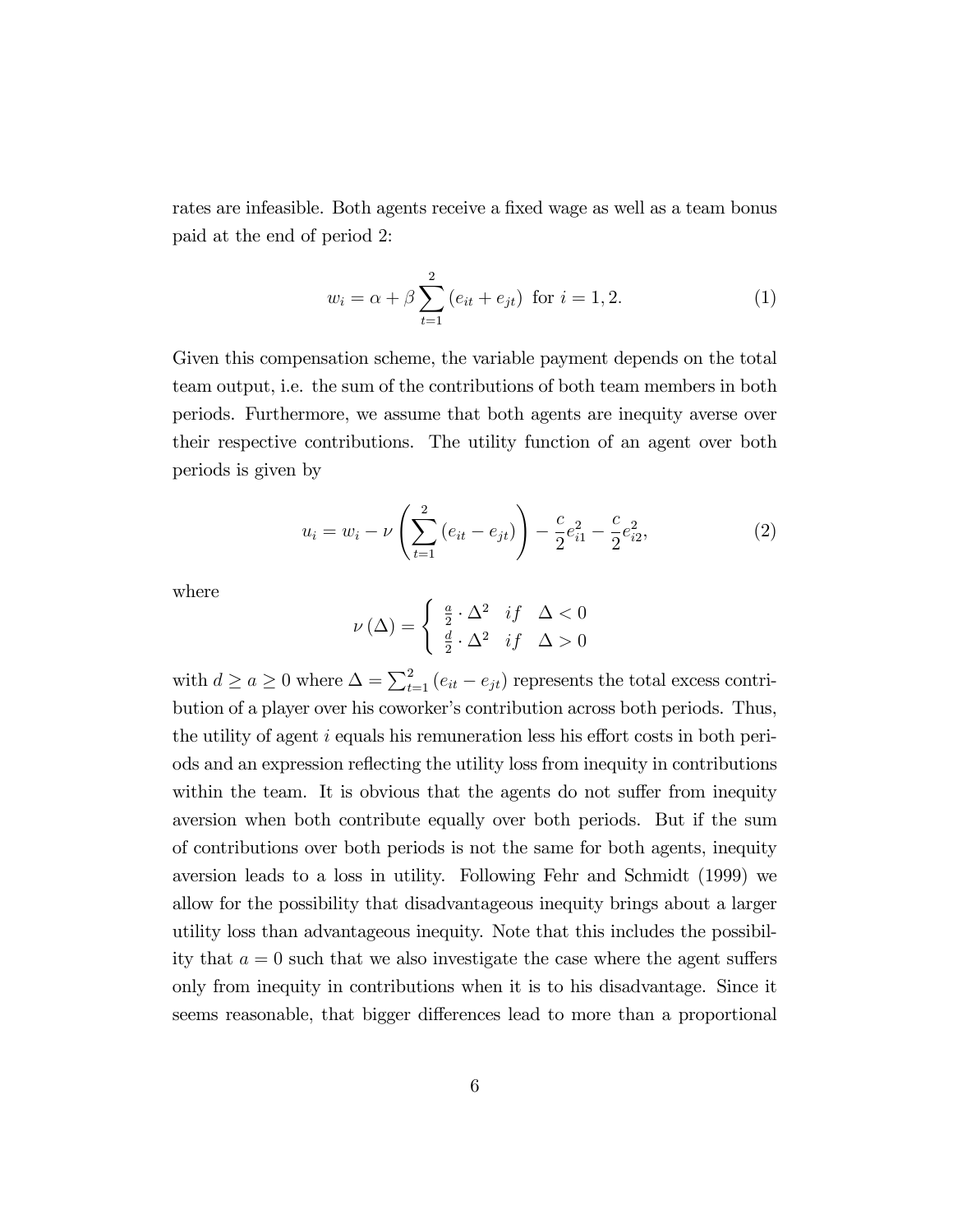effect on the disutility of inequity than small differences in contributions, we model the utility loss of the differences in contributions as a convex function.

In our analysis we compare two cases. In the first case both agents obtain the information about their respective contribution to the team output at an interim stage after the first period. One possible interpretation would be that they closely work together in a transparent environment and therefore can observe their respective contributions after each period. Another explanation would be that feedback is given by a central manager after the first period who informs both agents about each othersí contributions. We call this the transparent case. In the second case this intermediate information is not given but agents learn their respective contributions only after the second period. This case is labeled *non-transparent* case. Payoff functions are exactly the same in both cases.<sup>3</sup>

### 2.1 Unobservable Contributions

We first solve the game for the case where contributions are unobservable at the interim stage after period 1. Here, an agent knows in the first period, that his contributions will not be observed by the other agent before the second period ends. Hence, agents cannot react to their respective counterpartís contribution. Agent iís second period utility function is

$$
\alpha + \beta (e_{i1} + e_{i2} + e_{j1} + e_{j2}) - \nu (e_{i1} + e_{i2} - e_{j1} - e_{j2}) - \frac{c}{2}e_{i2}^2.
$$

The agent maximizes this expression given his own first period effort choice  $e_{i1}$  and his coworker's equilibrium strategies  $\hat{e}_{j1}$  and  $\hat{e}_{j2}$ . The first order

 $3$ As we are interested in the impact of inequity aversion on effort provision, we focus on the agents' decisions rather than on the princpal's. Therefore we do not analyze the principalís optimal contracting. However, if agents are protected by limited liability, it can be shown that the principal will choose  $\alpha = 0$  and  $\beta = 1/2$ .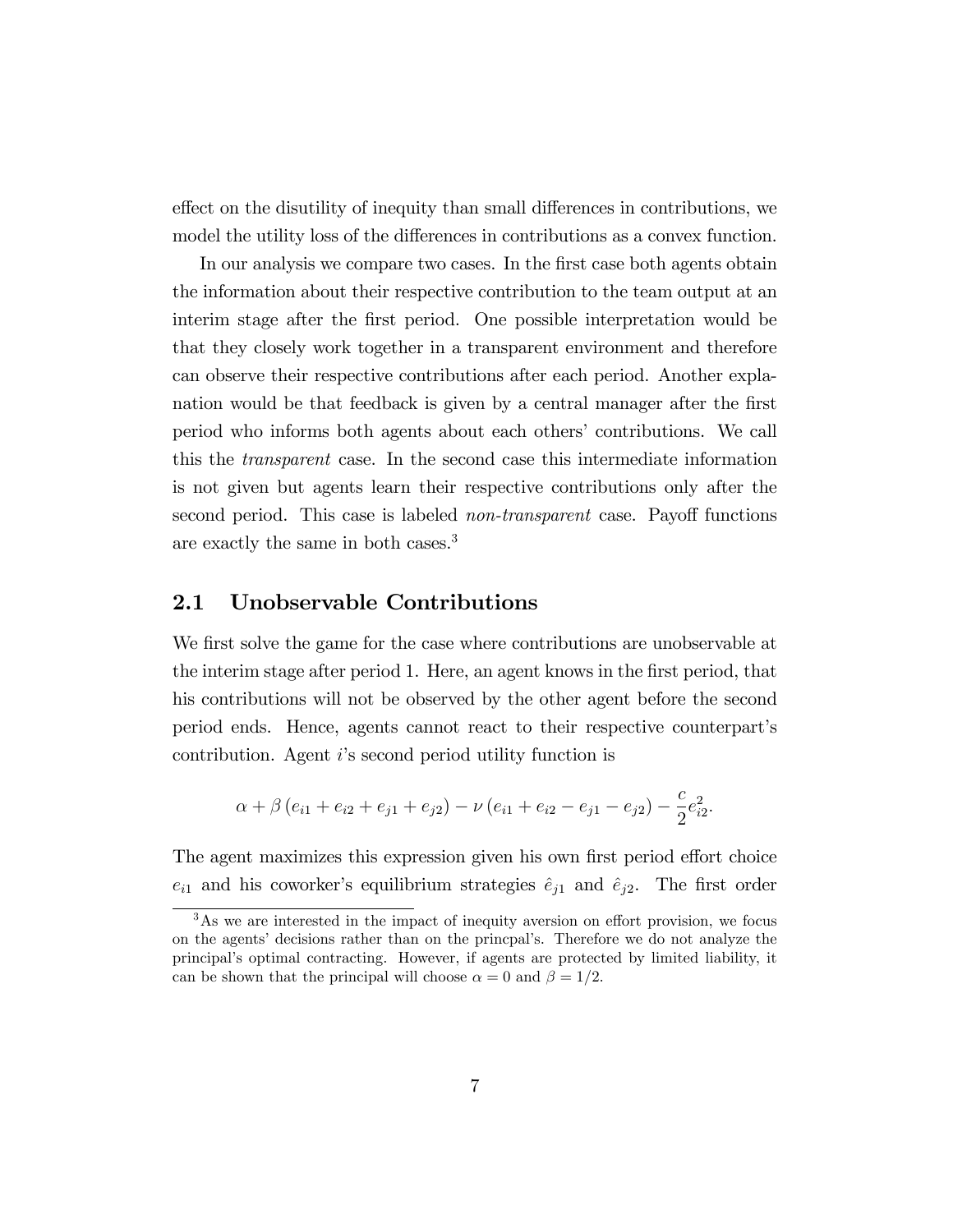condition with respect to the second period effort level is

$$
\beta - \nu' (e_{i1} + e_{i2} - \hat{e}_{j1} - \hat{e}_{j2}) - ce_{i2} = 0,
$$

implicitly defining the agent's second period reaction function  $e_{i2}^*(e_{i1}, \hat{e}_{j1}, \hat{e}_{j2})$ . When chosing the first period effort level, the agent will of course anticipate his own reaction in the second period. But by the envelope theorem, the first order condition for the first period effort choice corresponds to that in the second period. Hence, we must always have that  $e_{i1} = e_{i2} = e_i$  and

$$
\beta - \nu' (2e_i - 2\hat{e}_j) - ce_i = 0
$$
 and  
\n $\beta - \nu' (2e_j - 2\hat{e}_i) - ce_j = 0.$ 

It is straightforward to see that a symmetric equilibrium exists in which

$$
e_{it} = \frac{\beta}{c}
$$
 for  $i = 1, 2$  and  $t = 1, 2$ .

Moreover, this equilibrium is unique as is shown in the following result

**Proposition 1** When agents cannot observe their respective contributions at the interim stage there is a unique subgame perfect equilibrium where effort levels are independent from the agent's degree of inequity aversion and are given by

$$
e_{it} = \frac{\beta}{c}
$$
 for  $i = 1, 2$  and  $t = 1, 2$ .

Proof: See Appendix.

It is important to note that without transparency, the introduction of inequity aversion over contributions does not alter the equilibrium predictions compared to a case where agents are purely selfish. As the agents do not receive any information about their colleague's contribution to the team result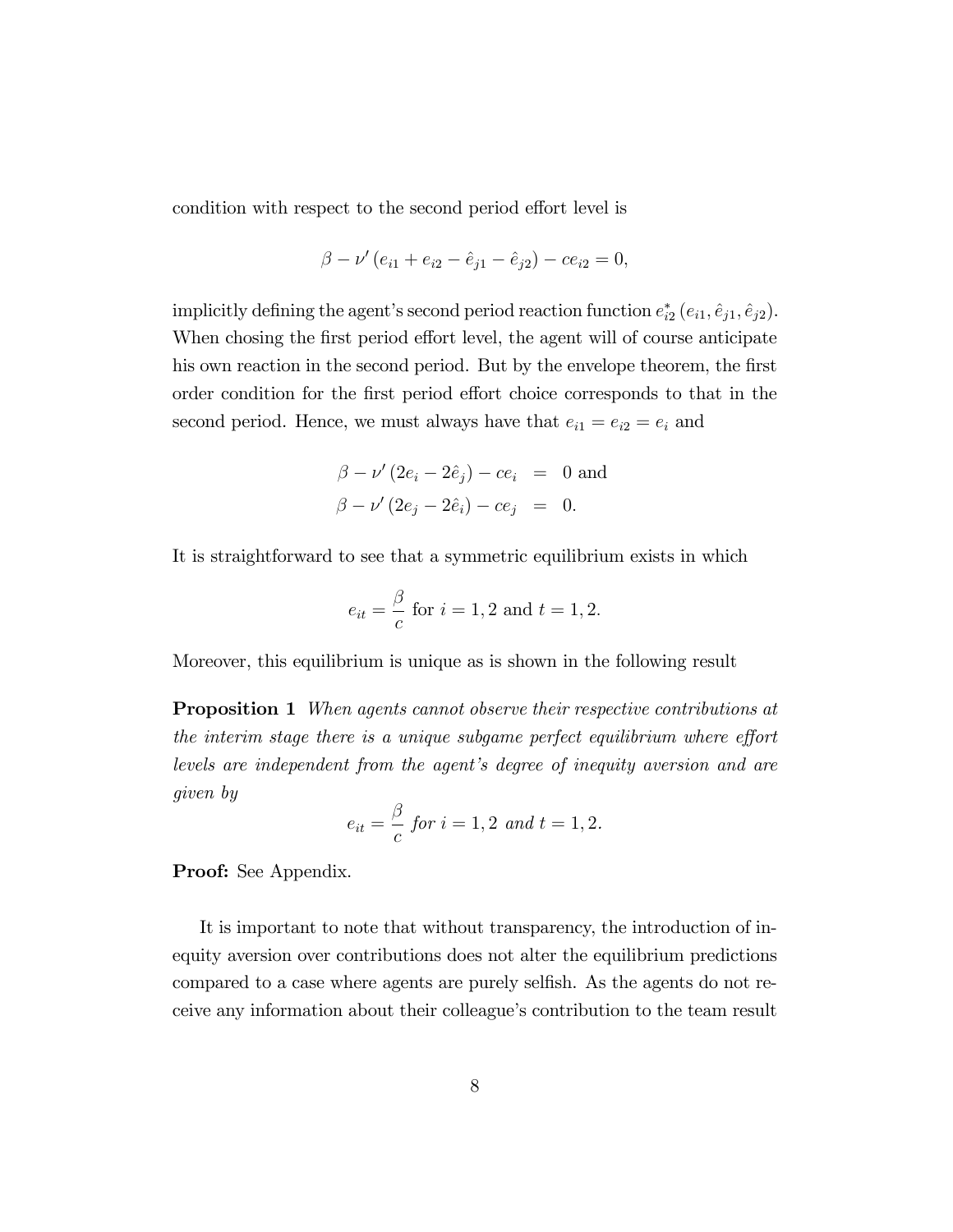after the first period, agents cannot adapt their effort choices contingent on their observation of that contribution.

### 2.2 Observable Contributions

In the transparency case, the contributions to the team output are observed by both agents at an interim stage. We examine how the observability of  $e_{i1}$ and  $e_{i1}$  influences the agents' decisions. Agents are symmetrically informed at the beginning of period 2. In period 2 agent  $i$  maximizes his utility

$$
\max_{e_{i2}} \alpha + \beta \left(e_{i1} + e_{j1} + e_{i2} + \hat{e}_{j2}\right) - \nu \left(e_{i1} - e_{j1} + e_{i2} - \hat{e}_{j2}\right) - \frac{c}{2}e_{i2}^2
$$

where  $\hat{e}_{j2}$  is his coworker's equilibrium strategy in the second period. Suppose without loss of generality that agent  $i$  contributes weakly more than his coworker in equilibrium over both periods, i.e.  $e_{i1} + e_{i2} \ge e_{j1} + e_{j2}$ . Then the first order conditions of the agents's second period objective functions are given by

$$
\beta - d(e_{i1} - e_{j1} + e_{i2} - \hat{e}_{j2}) - ce_{i2} = 0 \text{ and}
$$
  

$$
\beta - a(-[e_{i1} - e_{j1} + \hat{e}_{i2} - e_{j2}]) - ce_{j2} = 0,
$$

from where we obtain the following reaction functions

$$
e_{i2} = \frac{\beta - d(e_{i1} - e_{j1} - \hat{e}_{j2})}{(c + d)}, \tag{3}
$$

$$
e_{j2} = \frac{\beta + a (e_{i1} - e_{j1} + \hat{e}_{i2})}{(c + a)}.
$$
 (4)

Note that  $e_{i2}$  is increasing in  $\hat{e}_{j2}$  and  $e_{j1}$  and decreasing in  $e_{i1}$ . Besides the monetary motive, the agent's effort choice is guided by his objective to minimize the expected disutility from inequity. An agent works the harder, the more effort is exerted by his colleague in equilibrium in the current period and the higher the contribution of his colleague in the previous period has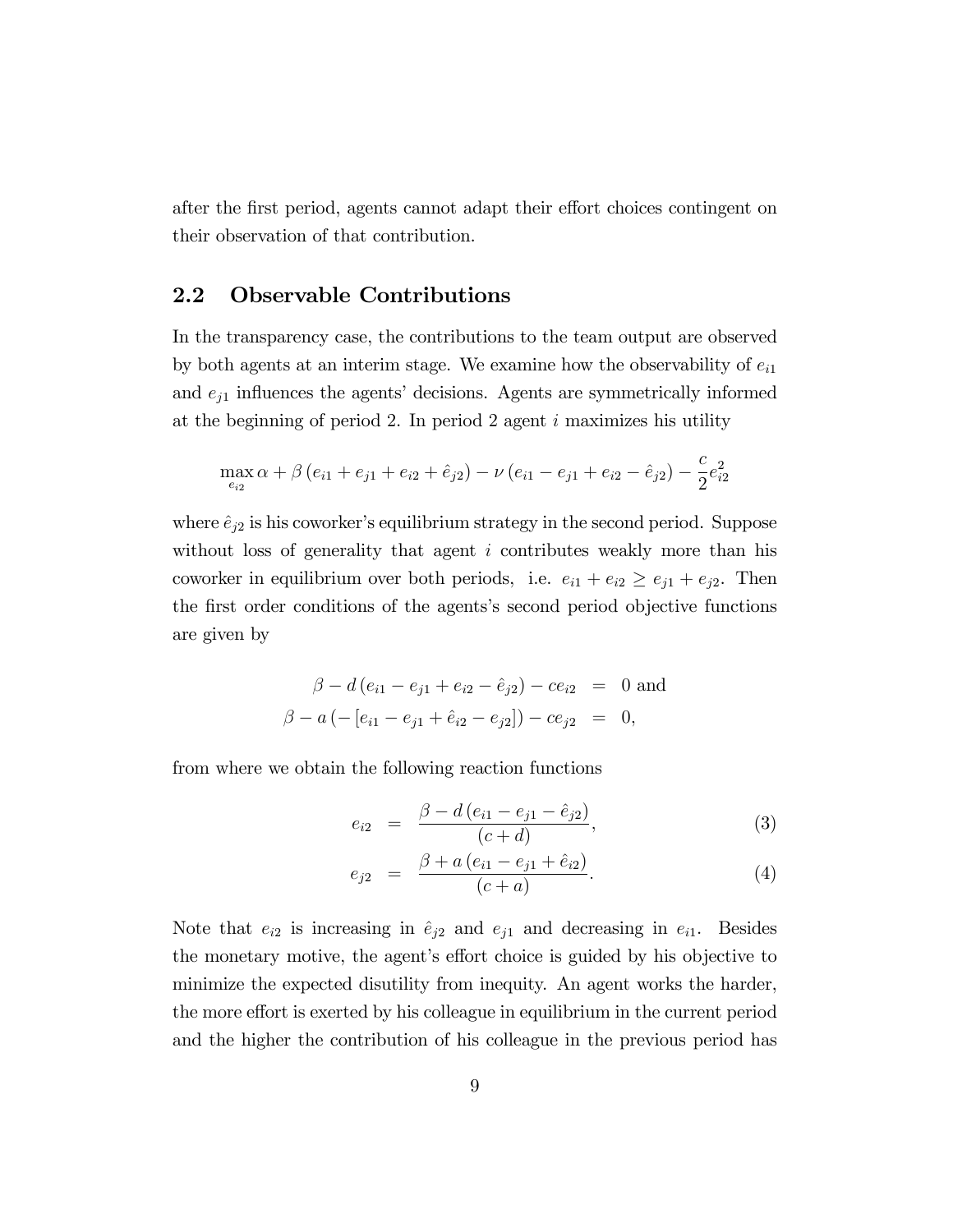been. He works the less, the more he himself has contributed in the previous period.

When solving this system of equations we obtain the following result:

**Proposition 2** When contributions are transparent at the interim stage and agent i contributed more in the first period, the equilibrium effort levels in period 2 are

$$
e_{i2} = \frac{\beta}{c} - \frac{d}{c+a+d} (e_{i1} - e_{j1}) \text{ and } (5)
$$

$$
e_{j2} = \frac{\beta}{c} + \frac{a}{c+a+d} (e_{i1} - e_{j1}). \tag{6}
$$

An agent who contributed less in the first period will now contribute more and the one who contributed more will make a smaller contribution than his coworker. If  $d > a$  the total output in the second period is strictly decreasing in the difference in first period effort levels  $e_{i1} - e_{i1}$ .

#### Proof: See Appendix.

Now, the efforts exerted in the second period depend upon the actual output in the first period. When the first period contributions of both agents differ, the agent with the higher contribution exerts a lower and the one with the lower contribution chooses a higher second period effort level than in the case without transparency (or the case where all agents are purely selfish). An agent whose first contribution has been high, feels less obliged to exert higher effort levels in the second period. On the other hand, an agent whose first period contribution has been low, strives to make up for the difference by exerting a higher effort level in the second period. However, when disadvantageous inequity has a stronger impact on an agent's utility than advantageous inequity, i.e.  $d > a$ , the latter effect is weaker than the former. In this case, the sum of both effort levels  $e_{i2}+e_{j2}$  is strictly decreasing in the difference in first period effort levels.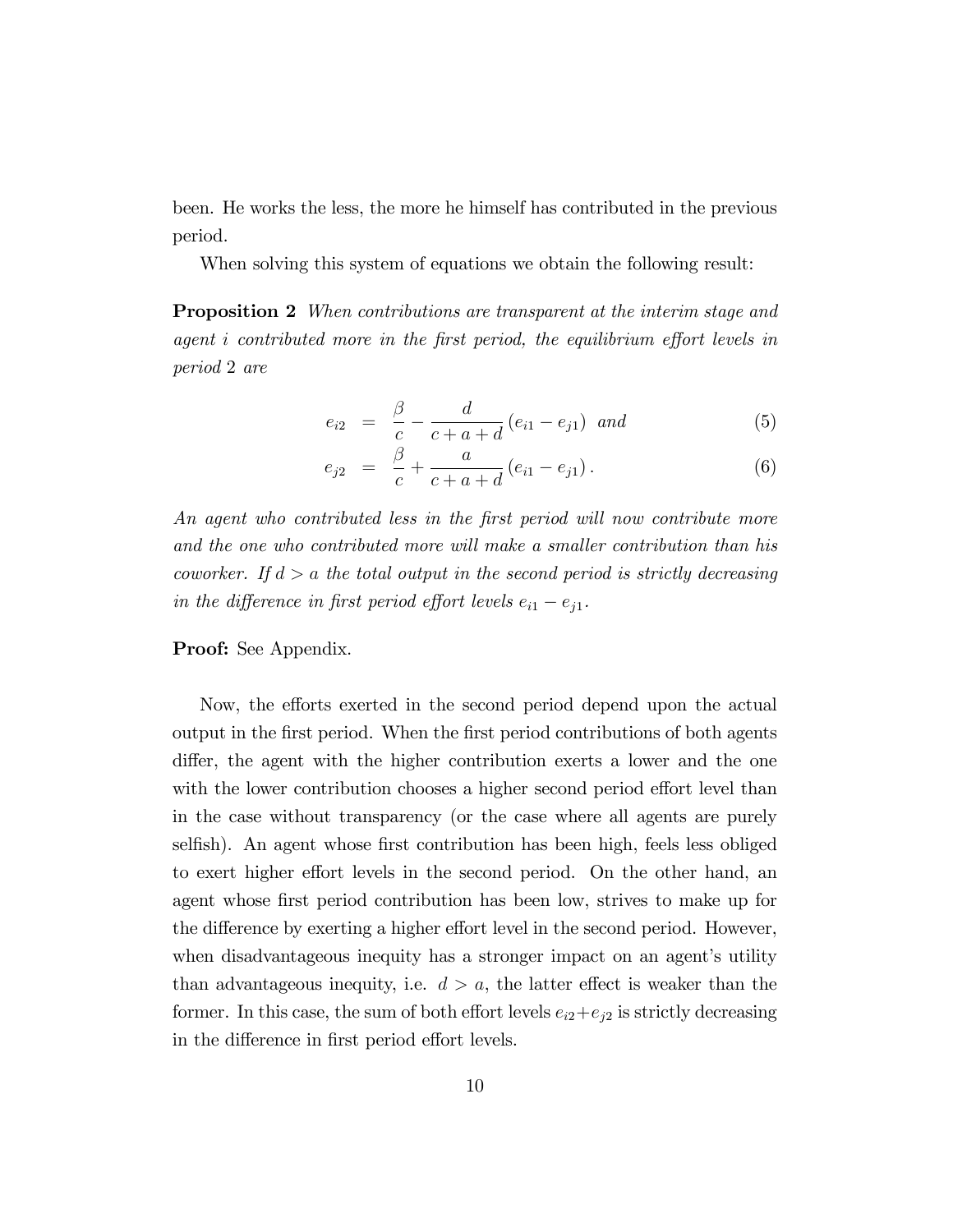It is interesting to note that the difference in total contributions is

$$
e_{i1} - e_{j1} + e_{i2} - e_{j2} = \frac{c}{c + a + d} (e_{i1} - e_{j1})
$$

Hence, when one agent has contributed more in the first period, the same agent will in the end make the larger total contribution. When first period contributions are unequal, this inequity will be reduced but it will not disappear entirely.

In period 1 agent i maximizes his utility

$$
\max_{e_{i1}} \alpha + \beta \sum_{t=1}^{2} (e_{it} + \hat{e}_{jt}) - \nu \left( \sum_{t=1}^{2} (e_{it} - \hat{e}_{jt}) \right) - \frac{c}{2} e_{i1}^2 - \frac{c}{2} e_{i2}^2.
$$
 (7)

now taking the effect of  $e_{i1}$  on the equilibrium strategies of both agents in period 2 into account. Note that the functional form of an agent  $i$ 's objective function in the first period depends on whether  $e_{i1} \geq \hat{e}_{j1}$ . Due to the asymmetry in the utility loss from inequity, the second period reaction on differences in first period contributions will depend on whether the agent has contributed more or less than his coworker. Using the second period equilibrium strategies  $(5)$  and  $(6)$  the first period objective function of agent i becomes

$$
\alpha + \beta (e_{i1} + \hat{e}_{j1}) - \frac{c}{2}e_{i1}^2 + \beta \frac{2\beta}{c}
$$
  
+ 
$$
\begin{cases} -\beta \frac{(d-a)(e_{i1} - \hat{e}_{j1})}{c+a+d} - \frac{d}{2} \left( \frac{e_{i1} - \hat{e}_{j1}}{c+a+d} \right)^2 - \frac{c}{2} \left( \frac{\beta}{c} - \frac{d(e_{i1} - \hat{e}_{j1})}{c+a+d} \right)^2 & if \ e_{i1} \ge \hat{e}_{j1} \\ + \beta \frac{(d-a)(e_{i1} - \hat{e}_{j1})}{c+a+d} - \frac{a}{2} \left( \frac{e(e_{i1} - \hat{e}_{j1})}{c+a+d} \right)^2 - \frac{c}{2} \left( \frac{\beta}{c} - \frac{a(e_{i1} - \hat{e}_{j1})}{c+a+d} \right)^2 & if \ e_{i1} < \hat{e}_{j1} \end{cases}
$$

:

:

The first derivative with respect to  $e_{i1}$  can be simplified to

$$
\begin{cases} \beta \left( \frac{c+2a+d}{c+a+d} \right) - \frac{(c+d)dc}{(c+a+d)^2} \left( e_{i1} - \hat{e}_{j1} \right) - ce_{i1} & if \quad e_i \ge \hat{e}_{j1} \\ \beta \left( \frac{c+2d+a}{c+a+d} \right) - \frac{(c+a)ac}{(c+a+d)^2} \left( e_{i1} - \hat{e}_{j1} \right) - ce_{i1} & if \quad e_i < \hat{e}_{j1} \end{cases}
$$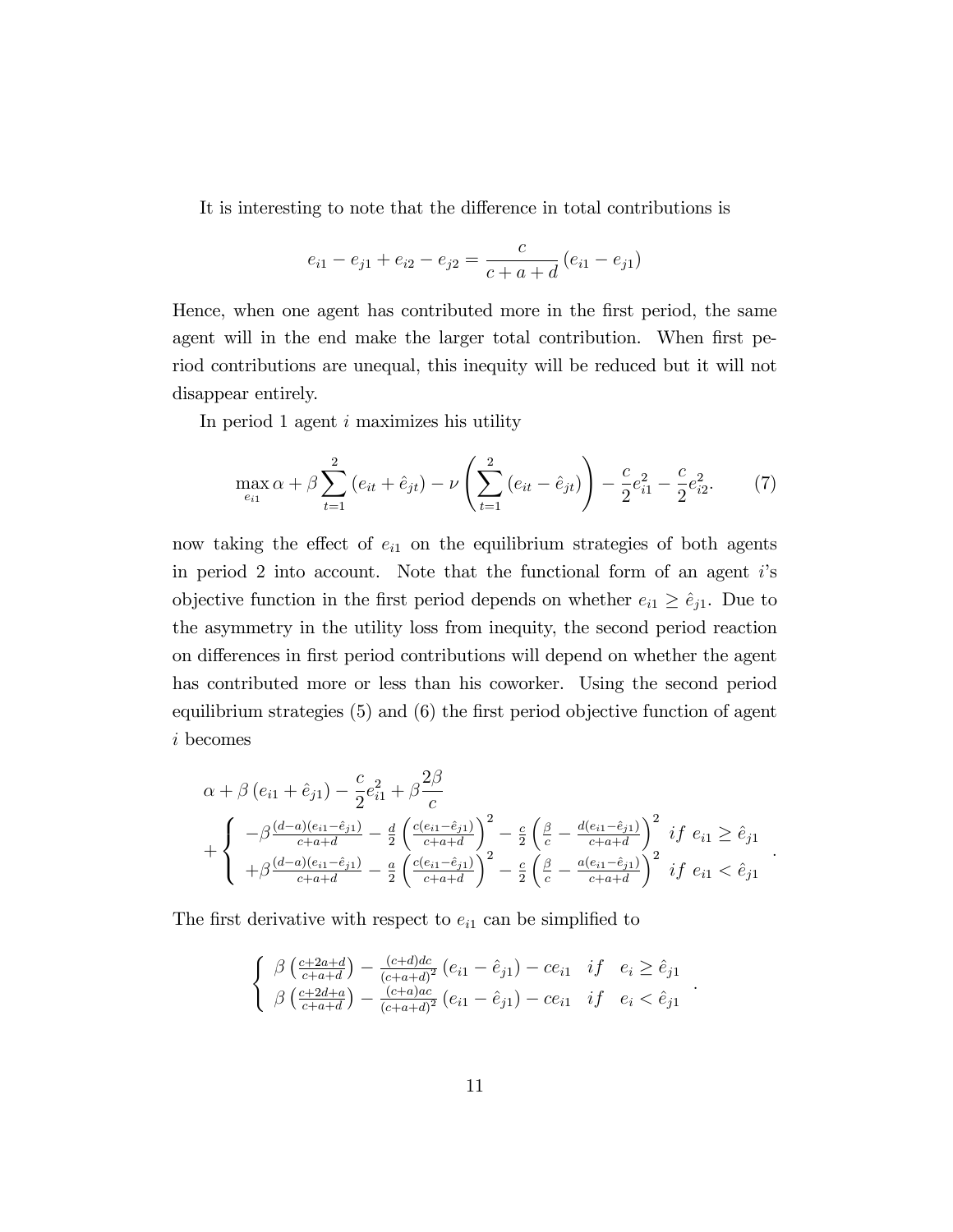The second derivative of the objective function is always negative, i.e. the function is strictly concave. Hence, a necessary and sufficient condition for the existence of a symmetric equilibrium in which both agents choose the same effort level  $e_1^*$  in the first period is that the right derivative is weakly negative and the left derivative weakly positive at  $e_{i1} = \hat{e}_{j1} = e_1^*$  which is the case whenever

$$
\frac{\beta}{c} \left( \frac{c+2a+d}{c+a+d} \right) \le e_1^* \le \frac{\beta}{c} \left( \frac{c+2d+a}{c+a+d} \right).
$$

As this set is non-empty there are multiple symmetric equilibria in the first period. Furthermore, there are no asymmetric equilibria as shown in the following result:

**Proposition 3** When contributions are transparent, there is a continuum of pure strategy equilibria in the Örst period, which all are symmetric. The equilibrium effort levels exerted are characterized by

$$
\frac{\beta}{c} \left( \frac{c+2a+d}{c+a+d} \right) \le e_{i1}^* = e_{j1}^* \le \frac{\beta}{c} \left( \frac{c+a+2d}{c+a+d} \right) \text{ and}
$$

$$
e_{i2}^* = e_{j2}^* = \frac{\beta}{c}.
$$

If  $a > 0$ , first period effort and utility levels are always higher than in the non-transparent setting.

#### Proof: See Appendix.

Hence, inequity aversion helps to reduce the free rider problem even in a finitely repeated game. In the first period, both work harder in the transparency case even in the worst possible equilibrium as long as agents dislike advantageous inequity at least to some extent. By exerting higher effort levels in the first period an agent can increase his team partner's costs to free-ride in the second period which are due to a utility loss caused by inequity aversion.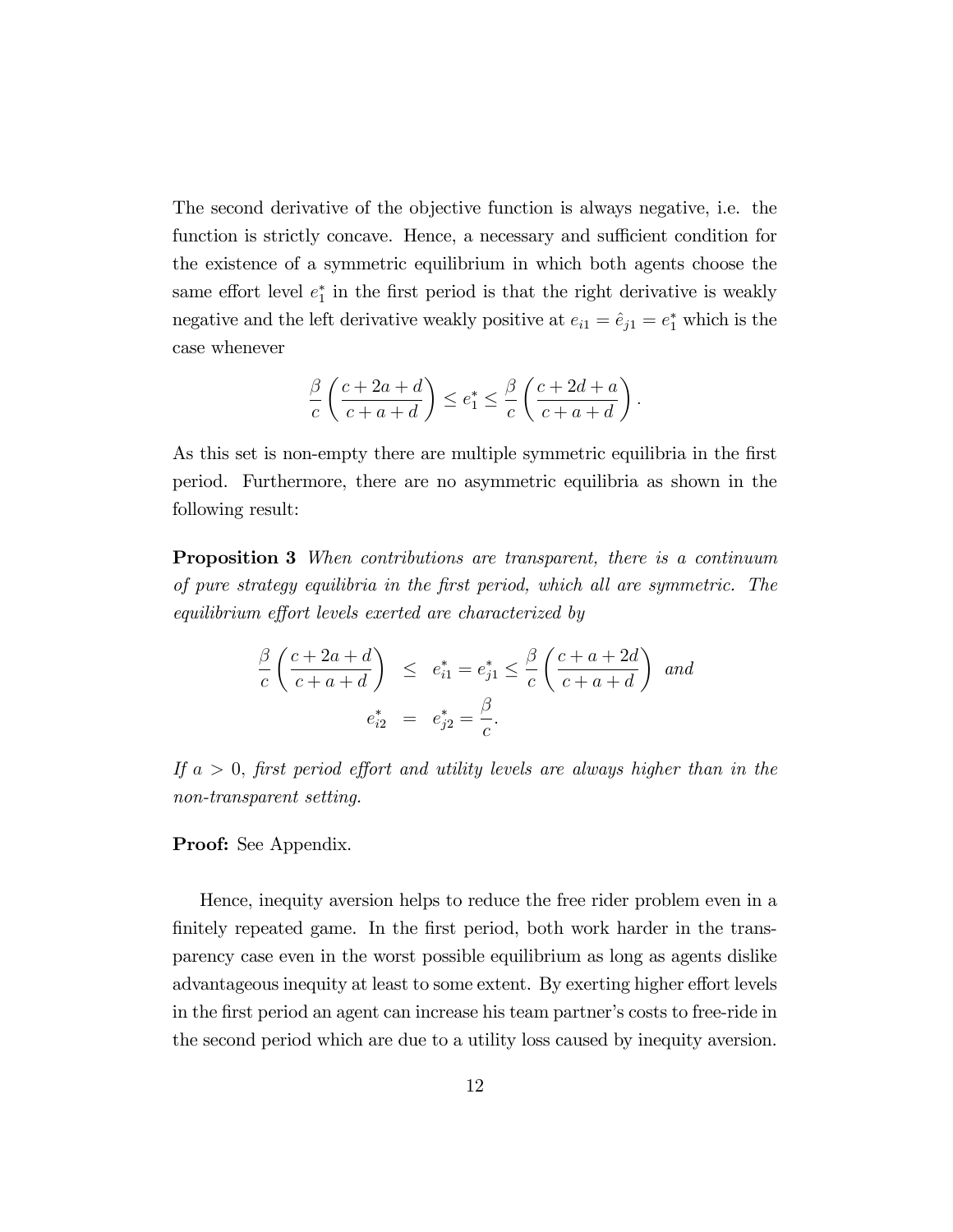But this mechanism only works when contributions are made transparent at the interim stage. Hence, the principal will always prefer a situation in which the agents observe each others' contributions providing him with higher efforts in the first period and thus higher total efforts. Moreover, also the agents benefit from the reduction of the free-riding problem as their utility is larger when contributions are transparent.

It is interesting to consider the special case where agents suffer only a utility loss when inequity is to their disadvantage but do not feel bad when they have contributed less, i.e.  $a = 0$  in our model. Note that in this case an agent cannot induce his coworker to work harder by exerting a higher effort level. Hence, the effort levels exerted by purely selfish agents (i.e.  $e_{i1} = e_{j1} = \frac{\beta}{c}$  $\frac{\sigma}{c}$ are part of a feasible equilibrium. But other equilibria exists as well as the set of effort levels sustainable in equilibrium is given by  $\left[\frac{\beta}{c}\right]$  $\frac{\beta}{c}, \frac{\beta}{c}$ c  $c+2d$  $\left[\frac{c+2d}{c+d}\right]$ . Thus, higher effort levels can be attained, and moreover, these other feasible equilibria pareto-dominate the selfish equilibrium. To understand the reason for the existence of these pareto-superior equilibria consider the following: Suppose that an agent believes that his coworker exerts an effort level  $\hat{e}_{j1}$  stricly larger than  $\frac{\beta}{c}$ . When the agent matches  $\hat{e}_{j1}$ , both will choose an effort level of  $\frac{\beta}{c}$  in the second period. However, a deviation to a lower effort in the first period will lead his coworker to reduce his second period effort below the selfishly optimal level of  $\frac{\beta}{c}$  as the coworker wants to reduce the disadvantageous inequity between contributions. It is therefore better to match  $\hat{e}_{j1}$  as long as it is not too large. Hence, the avoidance of disadvantageous inequity generates a credible threat that low team contributions will be punished in the future and this may well help to reduce the free-rider problem.

Hence, inequity aversion yields an explanation for peer pressure effects in teams. This explanations rests on two mechanisms: On the one hand, the marginal return of effort is higher when agents are inequity averse as higher efforts induce coworkers to exert higher efforts in the future. But in addition, agents will have an incentive to match effort levels exerted by their coworkers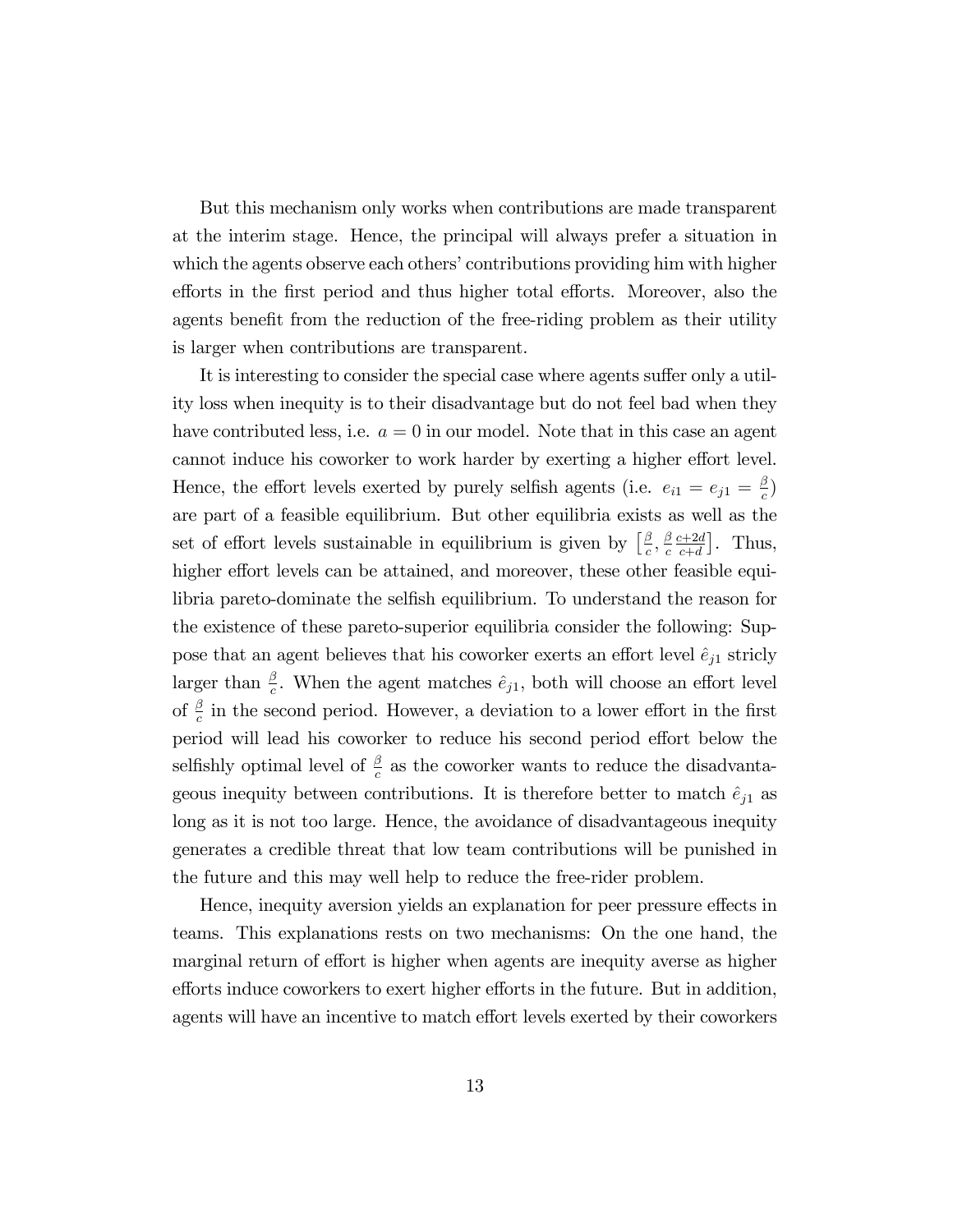as a deviation will be credibly sanctioned by a reduction of efforts below the selfishly optimal level. Hence, equilibria can be sustained in which the agents choose higher effort levels than those exerted by purely selfish agents.

# 3 Experimental Evidence

### 3.1 The Experimental Design and Procedures

We then conducted a real effort experiment to study the impact of transparency on team contributions. Subjects were randomly assigned to a team consisting of two persons each. The team partners were never exchanged, thus each participant kept his counterpart for the entire duration of the experiment. Interaction was anonymous through the experimental software such that the subjects did not know each other's identity. Altogether 7 periods were played each of which lasted 8 minutes. In all periods the participants were offered to work on the following task: The participants were requested to determine the correct number of sevens in blocks of random numbers.<sup>4</sup> Periods 1 and 7 (i.e. the first and the last period) were different from the other periods, in these periods subjects were paid according to their individual performance in the counting task. For each correct answer they received a piece rate of  $0.14\epsilon$  which was directly transferred to their individual account. We will call these periods the individual periods in the following. The individual periods at the very beginning and at the end of the experiment were introduced to provide individual ability measures for this specific task for each participant. In addition the use of these periods allows us to study how learning or fatigue influenced the results. $5$ 

However, in all other periods (i.e. periods 2 to 6) the participants had the choice between two options at each point in time: First, they could again

<sup>4</sup>An example of the task is available from the authors on request.

<sup>&</sup>lt;sup>5</sup>For instance this might be worth while if we want to distinguish between fatigue and an endgame effect when performance happens to decrease in the last team period.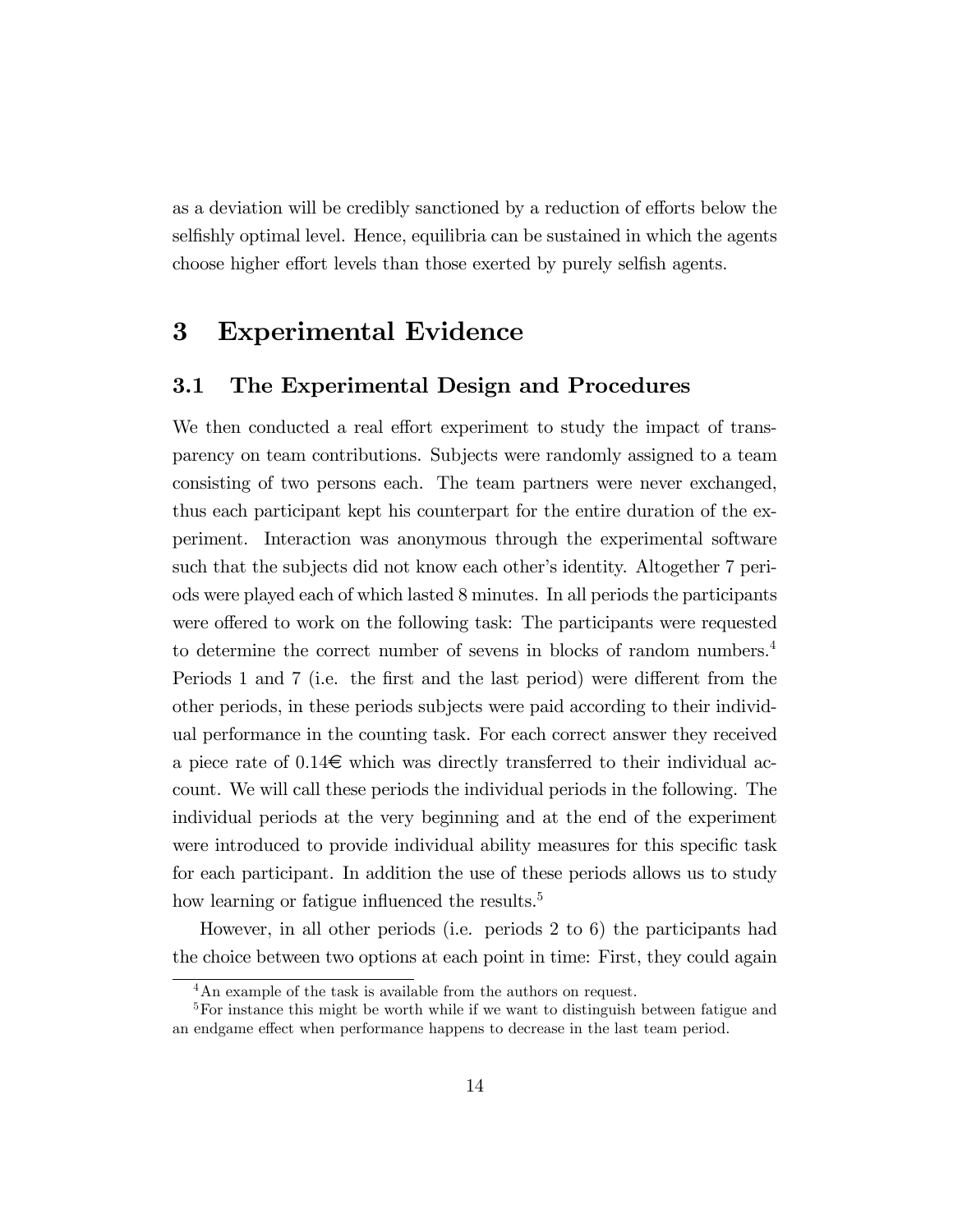work on counting the correct number of sevens in blocks of random numbers. In that case  $0.14\epsilon$  were transferred to the team account for each correct answer. After each period the amount of the team account was equally divided between the two team members and we therefore call these periods the team periods. But, alternatively, the subjects could push a time-out button at any time during the team periods which caused the screen to be blocked for 25 seconds. During this time they were not able to continue with the counting task but were paid  $0.10 \in \mathfrak{t}$  to their individual account. We introduced the time-out button to make sure that subjects had significant opportunity costs of working on the counting task.

Whenever an answer in the calculation task was incorrect  $0.01\epsilon$  were subtracted from the individual account irrespective of the type of period (individual or team period). After each team period every subject was informed about

- the number of blocks he had worked on in the previous period
- the number of correct answers he had given in the previous period
- the number of times he pushed the time-out button in the previous period.

In order to check for the impact of the team mate's performance on the individual effort, we introduced two conditions. Subjects in the nontransparent condition merely received the information described above. In the transparent condition however participants were additionally informed about the number of correct answers provided by their respective counterpart.

Altogether 208 students of various faculties participated in the experiment. We recruited all subjects using an online recruitment system by Greiner (2003). We conducted 7 sessions in May 2006 at the Cologne Laboratory for Economic Research, University of Cologne and used the experimental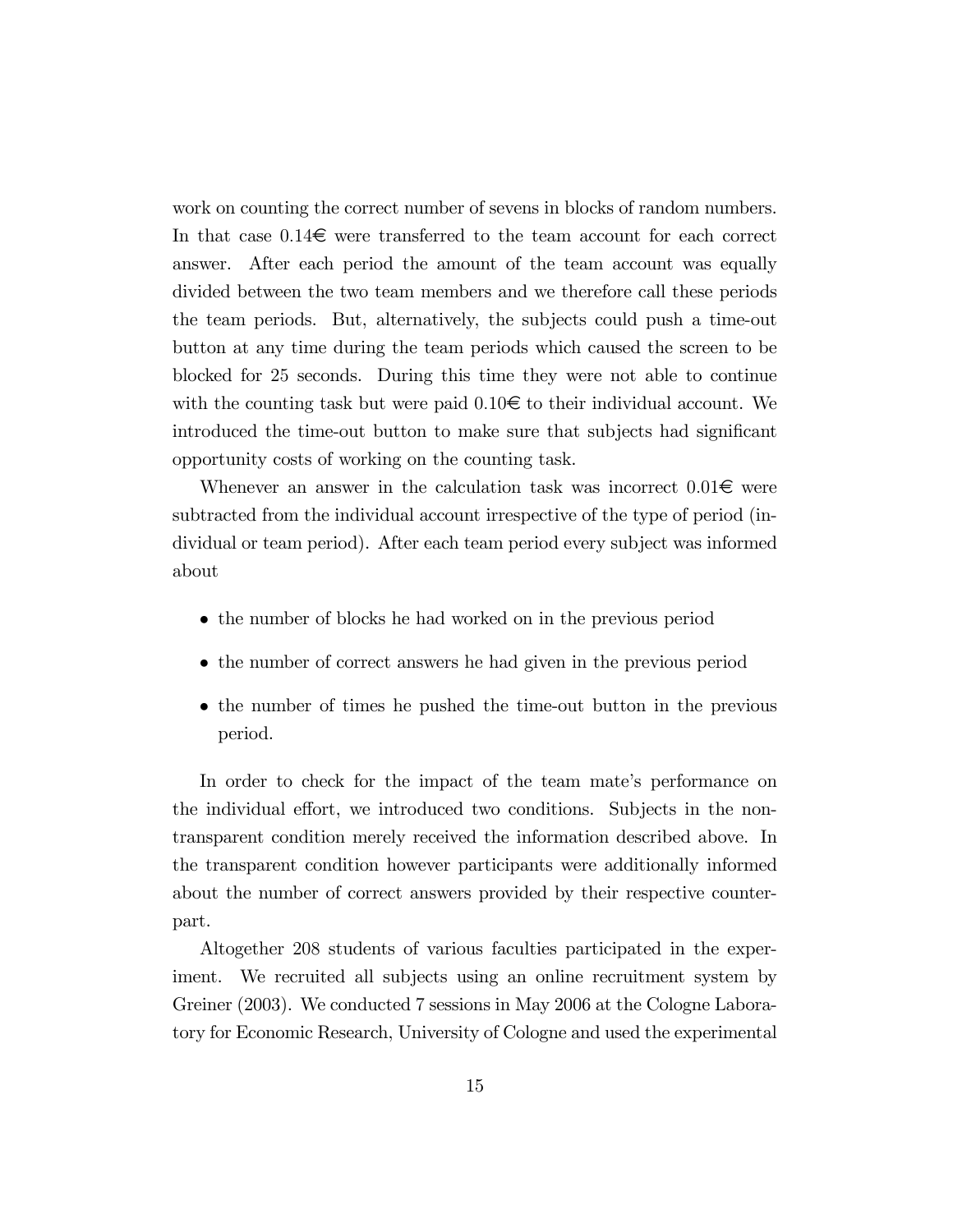software z-tree by Fischbacher (1999) for programming the experiment. Each subject was seated in a separate cabin with a computer terminal. The participants were not given any oral instructions, instead all informations were described on a sheet of paper laid out in each cabin.<sup>6</sup> Additionally, the structure of the payoff function and other important features of the experimental design were repeated on the computer screen before each period started. At the end of the experiment all subjects were informed about the sum of their earnings in the individual periods and the team periods. Additionally, they were all paid a fixed show up fee of 2.50 $\epsilon$ . On average the subjects earned approximately 16 $\epsilon$ . The whole procedure took about 90 minutes.

### 3.2 Hypotheses

From the theoretical model developed in section 2 we derive three main hypotheses on the subjects' behavior. Proposition 2 indicates that subjects will adapt their effort in counting according to the interim information.

Hypothesis 1 In the transparency condition the subjects having made the higher team contribution in the previous period compared to the team mate will decrease their effort in the next period and vice versa.

Hypothesis 1 captures the effect that the agents dislike differences in contributions between team members. Hence, the one who has taken an early lead will reduce and the one who has fallen behind will feel obliged to raise his effort in order to counterbalance the outcome difference from the previous period.

Moreover, we have seen that in Proposition 3 for each  $a > 0$  transparency leads to higher first period effort choices. Therefore we hypothesize:

**Hypothesis 2a** In periods 2 to 5 outcomes are higher in the transparent than in the non-transparent setting.

 ${}^{6}$ For the printed instructions see appendix.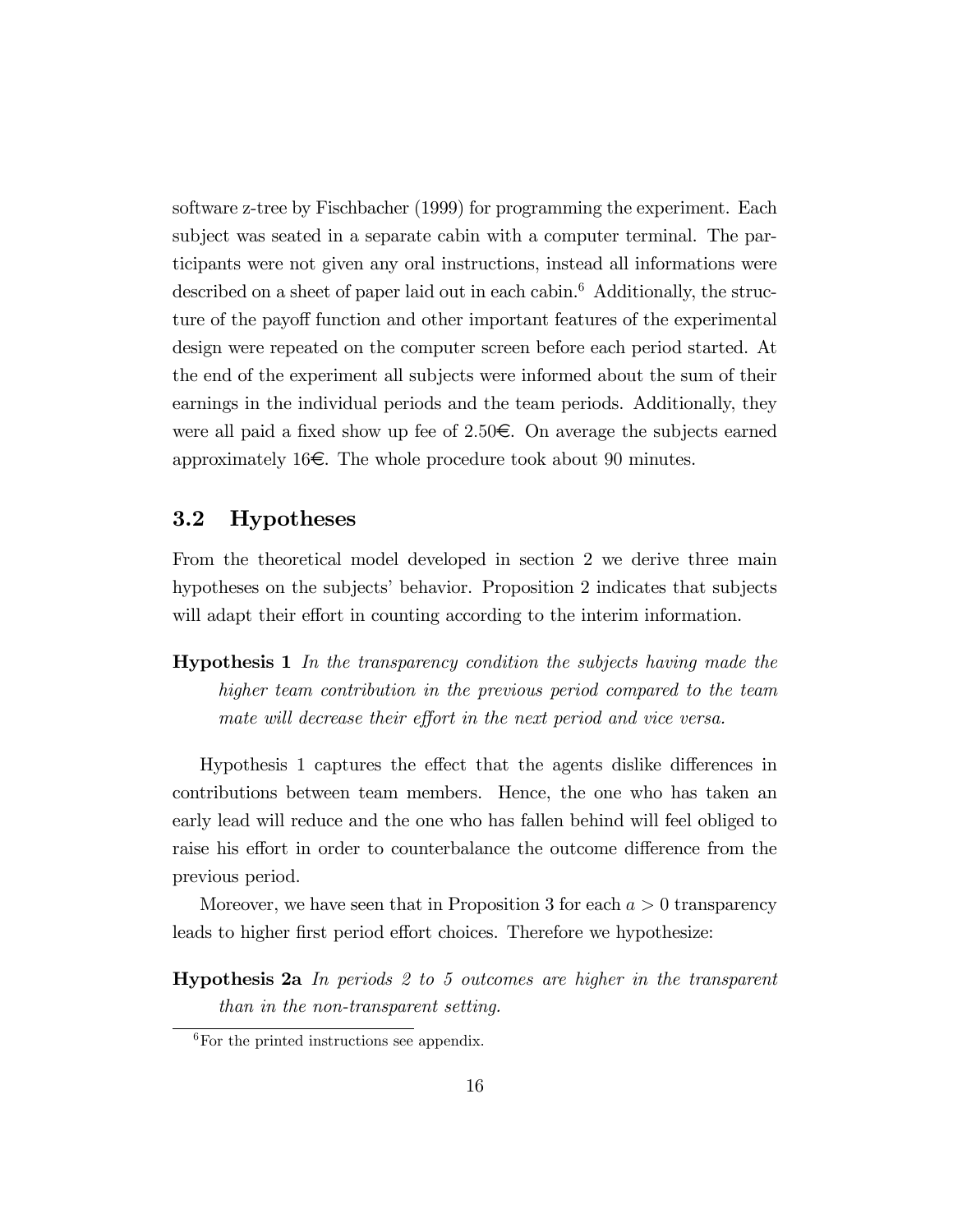This hypothesis illustrates the agents' incentives to exert higher efforts to increase the team mate's cost of free-riding. This effect is likely to persist as long as there is at least one subsequent period. However, in the last period the outcome cannot influence the team mate's future behavior.

**Hypothesis 2b** In the last team period (period 6), efforts decline in the transparent condition and the difference between the outcomes in the two informational settings diminishes.

The aggregate results should therefore be equal for both settings in the last period.

### 3.3 Results

Let us first consider the subjects' effort adjustment depending on the relation of their own contribution to the team output compared to the counterpartís contribution. We approximate the participants' effort by the number of correct answers given (score) to investigate this relation.<sup>7</sup> Still we have two further effort measures to check the robustness of the score results which are on the one hand the number of blocks the subject has worked on irrespective of the correctness of the result (blocks), and on the other hand the number of time outs the subject has taken (*time outs*).<sup>8</sup>

As effort adjustment according to the counterpart's contribution is not possible for the non-transparent condition we restrict the analysis of the effort adjustment to the data from the transparent condition. Let us first examine how a subject's change in scored points from one period to the next is influenced by the score difference within his team in the previous period. According to Hypothesis 1 we expect that those subjects having taken a lead over their team mate in the previous period will reduce their effort in the

<sup>&</sup>lt;sup>7</sup>The expressions in parentheses are the variable labels used in the following analysis.

<sup>&</sup>lt;sup>8</sup>Note that the relation between the measures score and blocks and effort can be assumed to be positive and that it should be negative for time outs.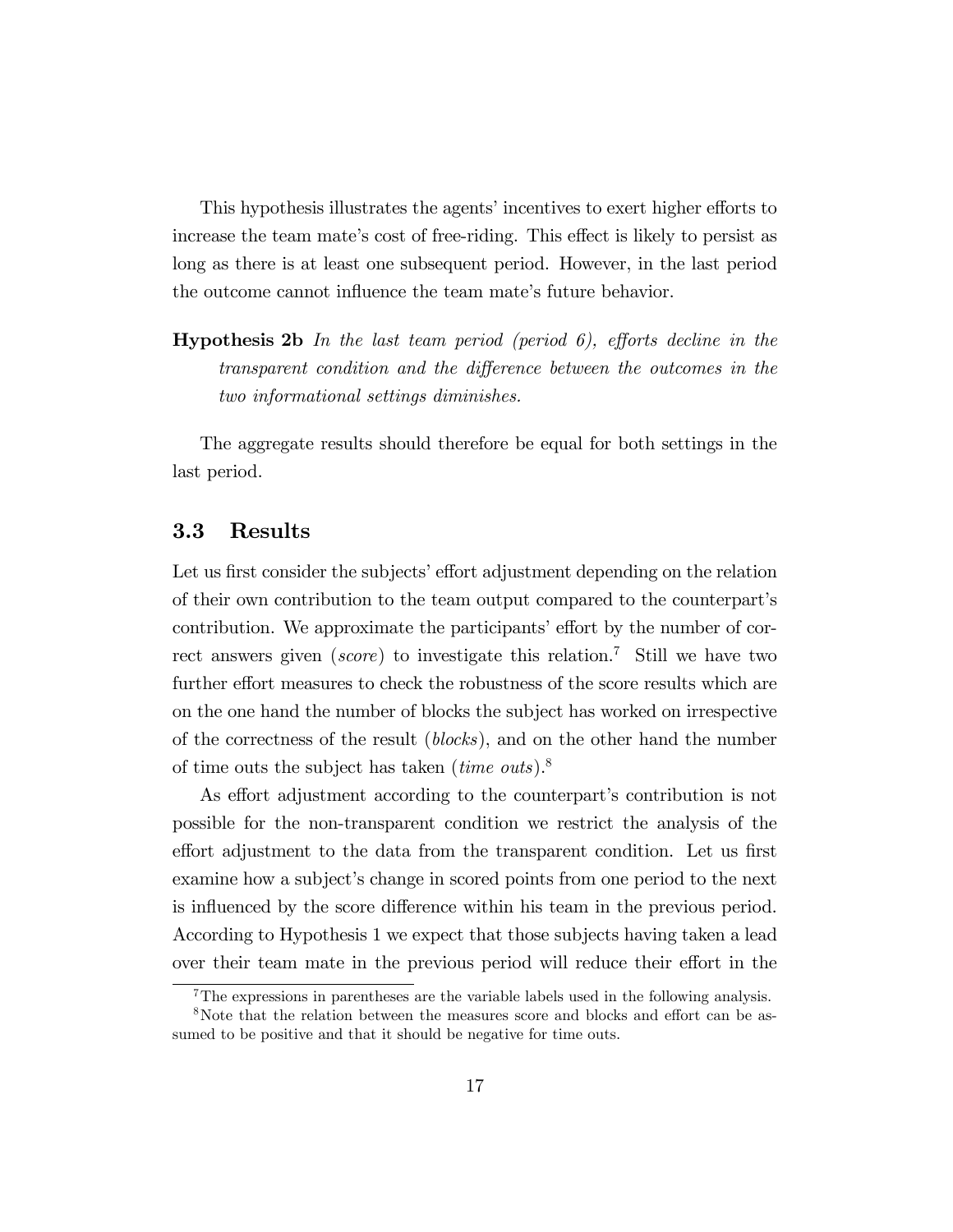next, while those team members who have fallen behind will increase their effort. To analyze this, we measure the difference in scores within the team (*team difference*). For the subject who produced the higher score, the team difference variable has a positive sign and for the subject with the lower performance the team difference variable has a negative sign. Second, we approximate the participants' effort adjustment by the *score change* variable. The score change is defined by the difference between a subject's score in the current period less the same subject's score in the previous period. Thus, if a subject increased the score between two consecutive periods, the score change is positive while it is negative if the subject decreased the score. We predict a negative relationship between the team difference in the previous periods and the score change from the previous to the subsequent periods. Figure 1 shows this relationship for periods 3, 4, 5, and 6.



Figure 1: Relation between team differences in  $t-1$  and score adaptions in t

According to Figure 1, indeed, this negative relationship seems to exist. We test the results illustrated in the previous figure by applying a fixed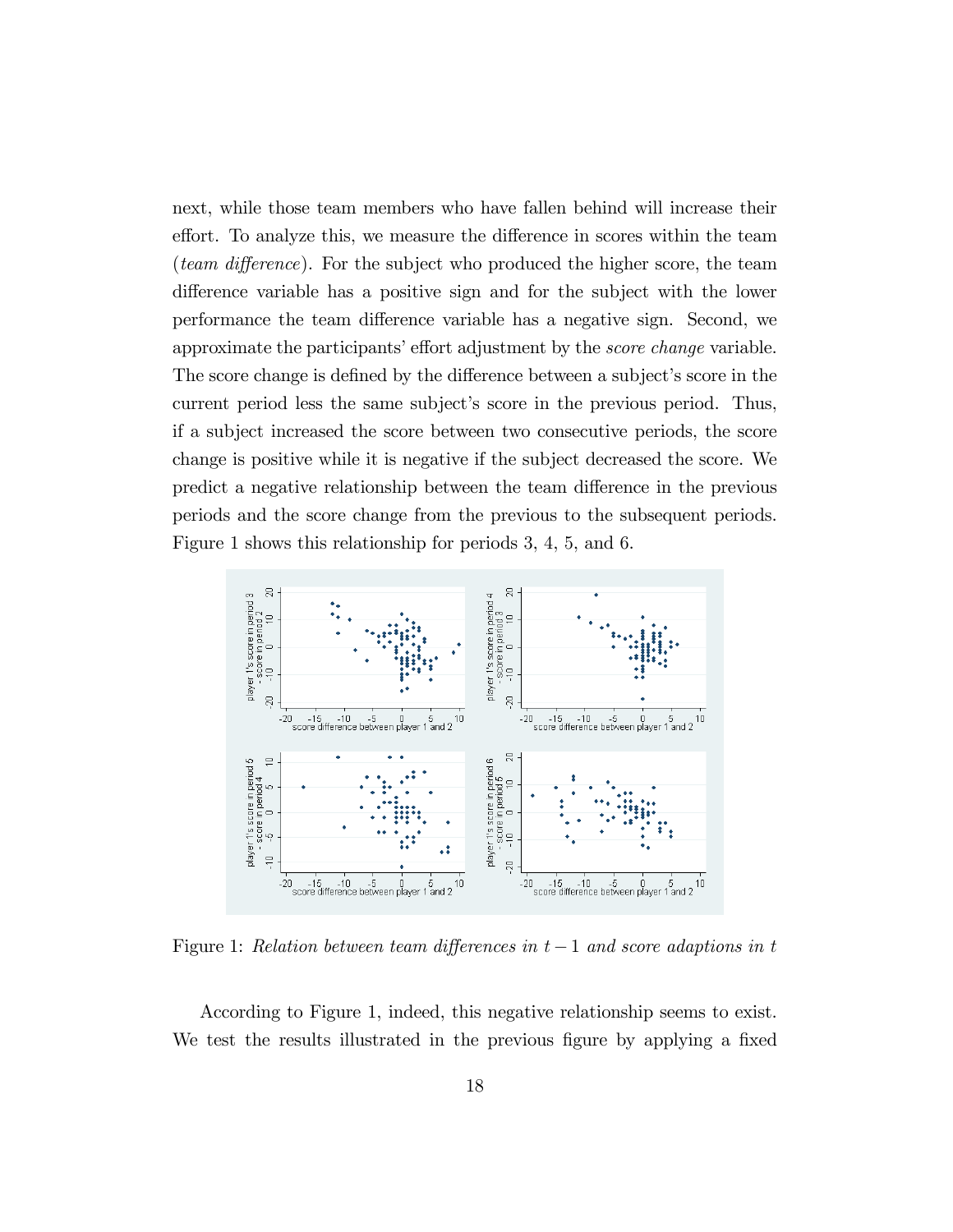|                      | (1)         | $\left( 2\right)$ | $\left( 3\right)$ |
|----------------------|-------------|-------------------|-------------------|
|                      | Score       | <b>Blocks</b>     | Time outs         |
|                      | change      | change            | change            |
| Team Difference      | $-0.563***$ | $-0.649***$       | $0.539***$        |
| $\frac{1}{2}$ in t-1 | (0.054)     | (0.073)           | (0.061)           |
| Constant             | $-2.739***$ | $-2.852***$       | $3.068^{***}\,$   |
|                      | (0.39)      | (0.53)            | (0.44)            |
| Observations         | 352         | 352               | 352               |
| Number of subjects   | 88          | 88                | 88                |
| $R^2$                | 0.36        | 0.27              | 0.27              |

Standard errors in parentheses, \*\*\*  $p < 0.01$ , \*\*  $p < 0.05$ , \*  $p < 0.1$ Fixed effects estimation (period dummies included)

Table 1: The impact of differences in contributions in the previous period

effects estimation which we restrict to periods 2 to  $6.9$  The models in Table 1 examine the influence of the team difference on the change between periods in the three performance measures (score, blocks and time out).<sup>10</sup> Considering model  $(1)$  we observe a highly significantly negative influence of the team difference on the score change. From that we may conclude that the more a subject's score exceeded the counterpart's score in the past period, the more the subject decreased his effort in the subsequent period. In turn the participants raised the score if confronted with a negative team difference.

The models for block change  $(2)$  and time out change  $(3)$  confirm this conclusion. Model  $(2)$  demonstrates that higher performance differences within the team do not only lead to a decrease in the number of correct answers between the current and the previous period but also to a decrease in the number of blocks worked on. In turn a higher performance difference in the

 $9$ Period 2 is used only as a baseline for the changes in period 3.

 $10$ The variables block change and time out change are defined (analogously to score change) as the differences between the values of the respective measure in the current period less the value of the measure in the previous period.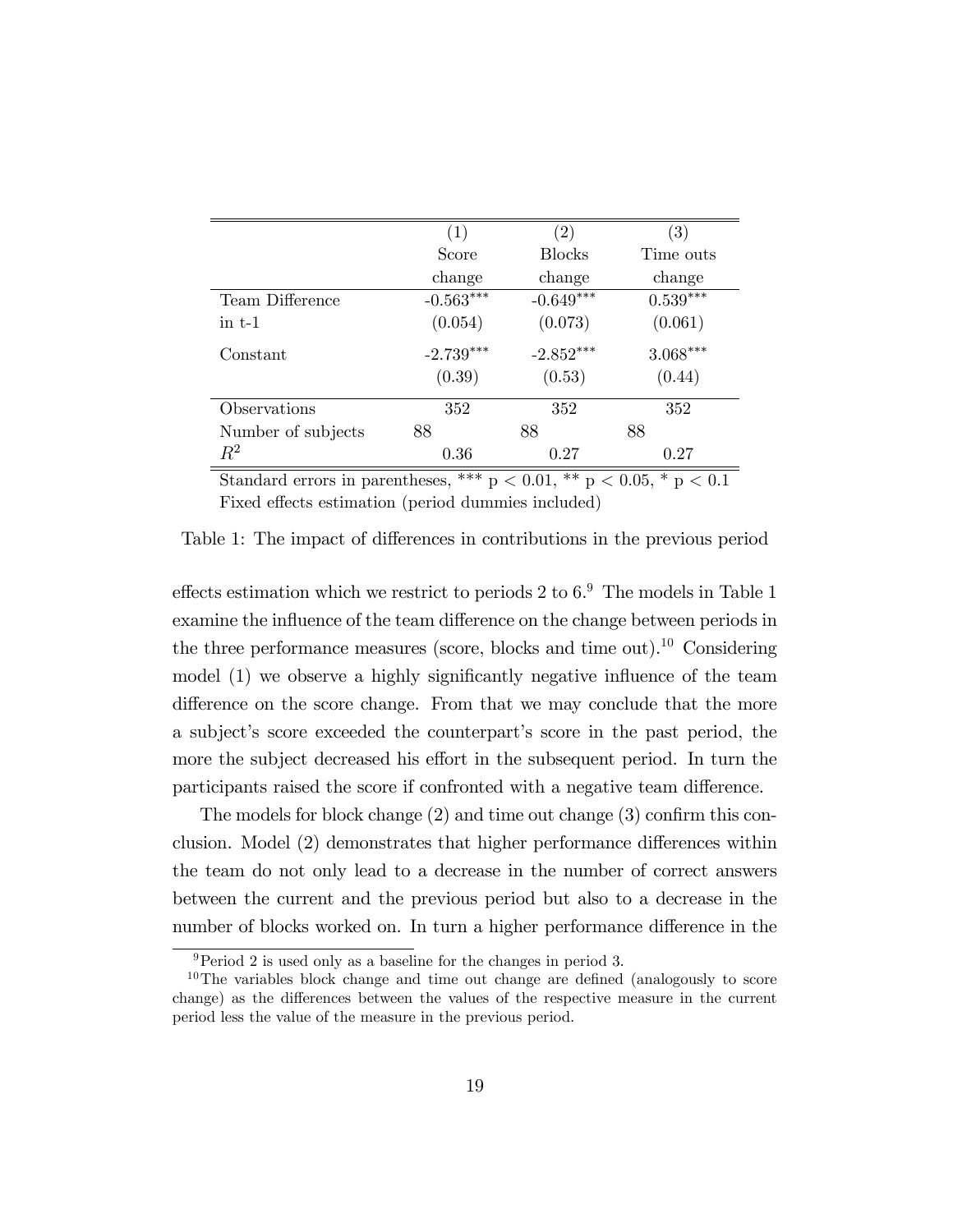team causes the usage of the time-out button to rise (see model (3)). It seems that the subject with the higher outcome feels free to take time outs more often to counterbalance the team difference. This is well in line with our theoretical results.

In the estimation described above we only used the latest within team score difference (i.e. from the last precedent period). To check the robustness we ran a similar fixed effects estimation but used the mean aggregate team difference of all past periods to explain the effort adjustments. The results are presented in Table A1 in the Appendix. All three models confirm the results from Table 1. As another robustness check we used the information generated in the individual periods as a proxy for subject specific abilities in a random effects regression. The findings which are illustrated in Table A2 in the Appendix show that including individual abilites does not alter the results either.

So far, we assumed in the empirical investigation that the sign of difference in previous contributions has no impact on the strength of the effort adjustment. However, the theoretical model allowed for the possibility that agents suffer to a stronger extent from disadvantageous than from advantageous inequity leading. To investigate this, we ran further estimations presented in Table 2 to analyze possible differences in the strength of the effort changes between the team member who contributed more in the previous period (higher performer) and the one with the lower contribution (lower performer). The higher performer variable is defined as the maximum of zero and the difference between the subject's and its counterpart's score. Analogously the lower performer variable is the maximum of zero and the difference between the counterpart's and the respective subject's score.

Regarding models  $(1)$  and  $(2)$  we observe a significantly negative reaction of the higher performer. This is very intuitive because the more a personís score exceeded that of a coworker in the past period, the more he reduces the current effort in order to attain a stronger equality in contributions. This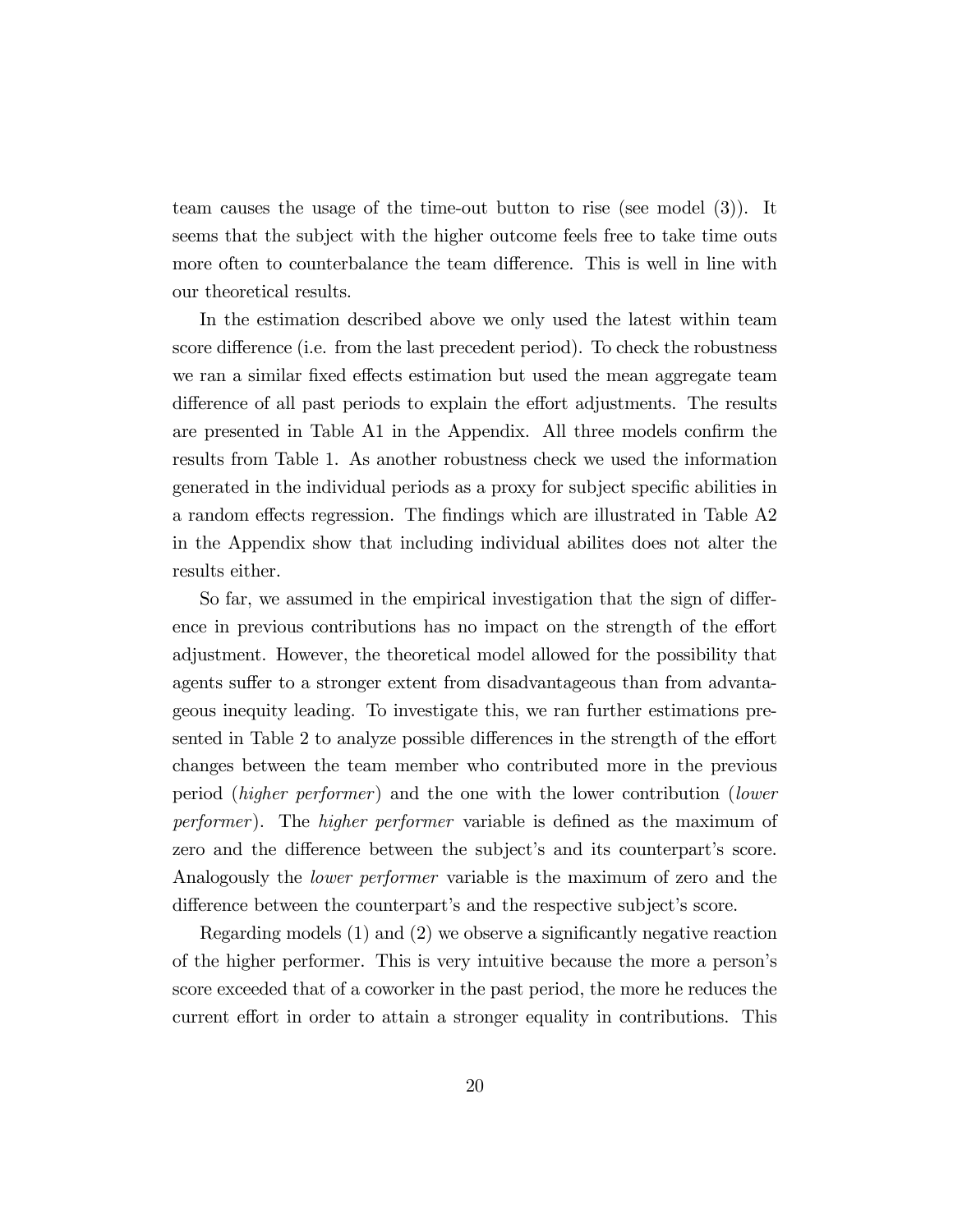|                         | (1)         | (2)           | $\left( 3\right)$ |
|-------------------------|-------------|---------------|-------------------|
|                         | Score       | <b>Blocks</b> | Time outs         |
|                         | change      | change        | change            |
| <b>Higher Performer</b> | $-0.987***$ | $-1.092***$   | $0.932***$        |
| $\frac{1}{2}$ in t-1    | (0.081)     | (0.11)        | (0.093)           |
| Lower Performer         | $0.139*$    | $0.207*$      | $-0.145$          |
| $\frac{1}{2}$ in t-1    | (0.081)     | (0.11)        | (0.093)           |
| Constant                | $2.338***$  | 0.398         | 0.518             |
|                         | (0.51)      | (0.72)        | (0.59)            |
| Observations            | 352         | 352           | 352               |
| Number of subjects      | 88          | 88            | 88                |
| $R^2$                   | 0.45        | 0.33          | 0.34              |

Standard errors in parentheses, \*\*\*  $p < 0.01$ , \*\*  $p < 0.05$ , \*  $p < 0.1$ Fixed effects estimation (period dummies included)

Table 2: The impact of advantageous and disadvantageous inequity in contributions

effect occurs for the score change and the blocks change as well as for the time outs.

For the lower performer variable all coefficients show the opposite sign, hence, lower performers indeed increase their effort levels. But the effect sizes and levels of significance are less pronounced. This is particularly interesting and well in line with our model. In the language of the model, it confirms that actually  $d > a$  expressing that differences in contributions are not equally detrimental for advantageous and disadvantageous inequality. In contrast, the subjects' behavior implies that they seem to suffer to a stronger extent from having contributed much more than the coworker than from having a  $\phi$  thad conscience' when having contributed less. Hence, all the results are well in line with Hypothesis 1 and the predictions of the theoretical model.

Although we have seen that subjects adapted their effort according to their team matesí scores, it is so far not clear whether this behavior leads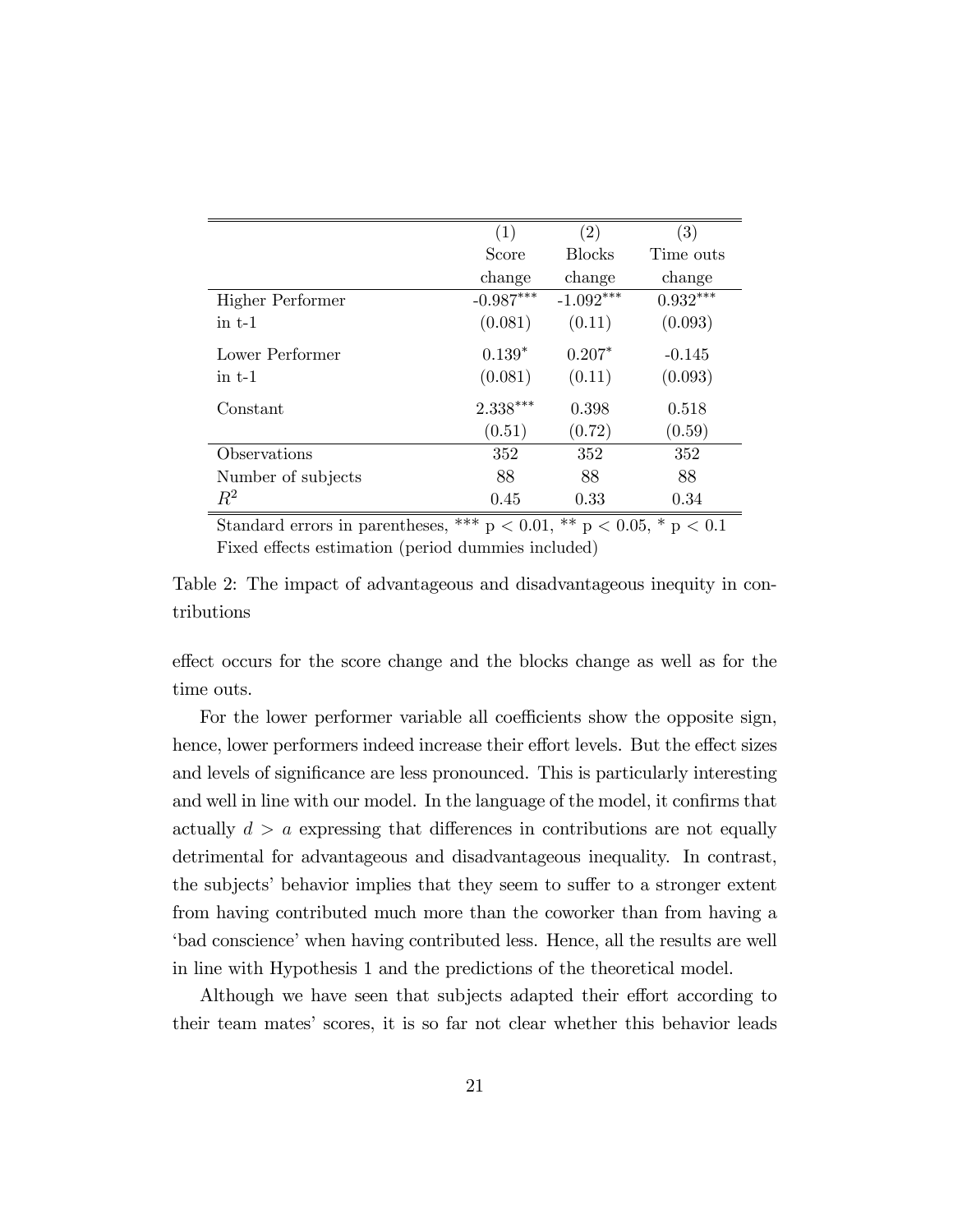

Figure 2: Scores over periods by condition

to a net increase in the total performance. Therefore we compare the scores between the transparent and the non-transparent condition. In Figure 2 the point scorings over the team periods  $2 \text{ to } 6$  are displayed. The figure indicates that subjects in the non-transparent condition indeed attain lower scores than those in the transparent condition. In addition there seems to be a considerable endgame effect as scores drop in the transparent condition in the last period. In the non-transparent condition the effect seems to occur as well but appears to be less pronounced.<sup>11</sup> We analyze each period separately with a non-parametric Mann-Whitney-U-test to check whether the differences between conditions are significant. Comparing the mean score per team for each period we find in each of the periods 2 to 5 scores are significantly higher

 $11$ The difference between period 5 and 6 is highly significant for the transparent condition if we use the Wilcoxon matched pairs signed rank test for dependent samples (absolute z-value 4:720).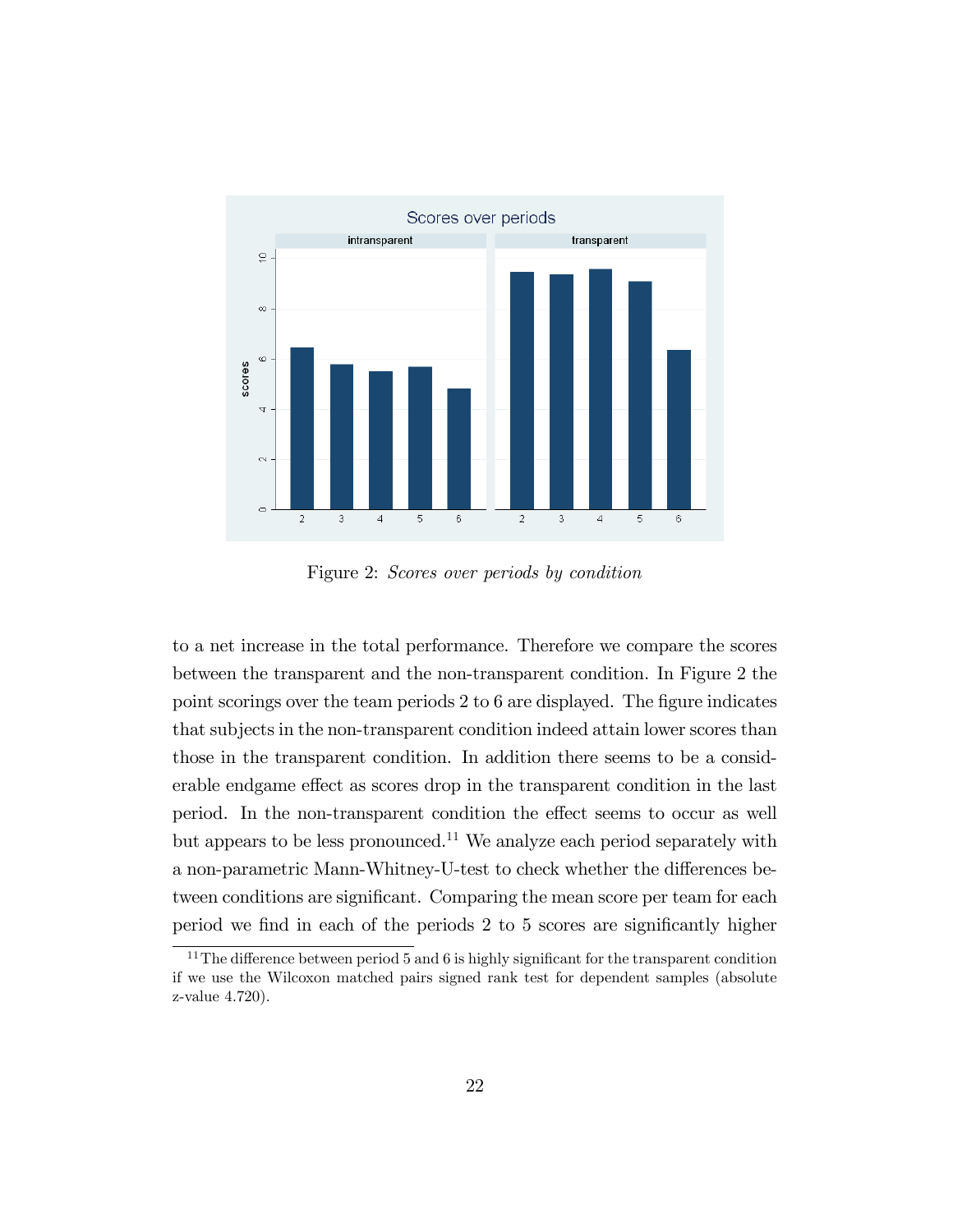in the transparent than in the non-transparent setting.<sup>12</sup> This confirms our Hypothesis 2a. Hence, we can conclude that indeed transparency in team production leads to higher effort levels and reduced free-riding behavior.

It is interesting to note that we do not find significant differences between the conditions in period 6, the last period with team interaction. This seems to be an endgame effect indicating that subjects indeed have contributed more in the transparent case because they rationally anticipated the positive impact of a higher effort on the team mate's future effort. Of course, in the last period this motive became irrelevant as there was no subsequent period.

Finally, one might also argue that fatigue caused the scores to decline in period 6. However, using the Wilcoxon matched pairs signed rank test for dependent samples, we find a highly significant increase in scores in period 7 which is an individual period (absolute z-value 5:774). This indicates that subjects might not have suffered from fatigue but indeed did not have incentives to stick to the high effort level in period 6 providing evidence for Hypothesis 2b.

# 4 Discussion

In this paper we have theoretically and experimentally analyzed the impact of inequity aversion on effort incentives when agents work in a team in order to provide a possible explanation for peer pressure effects. We have shown that not only in theory but also in the experiment the effect strongly depends on the informational setting in which the task is solved.

The theoretical results suggest that when there no information about the team mates' contributions at an interim stage, the agents' inequity aversion does not influence the effort choices. Hence, the players always act identically to purely selfish ones. However, if the team mate's contribution can be observed at an interim stage, the agents deviate from the purely selfish choice.

 $12$ See table A3 in the Appendix for the z-values.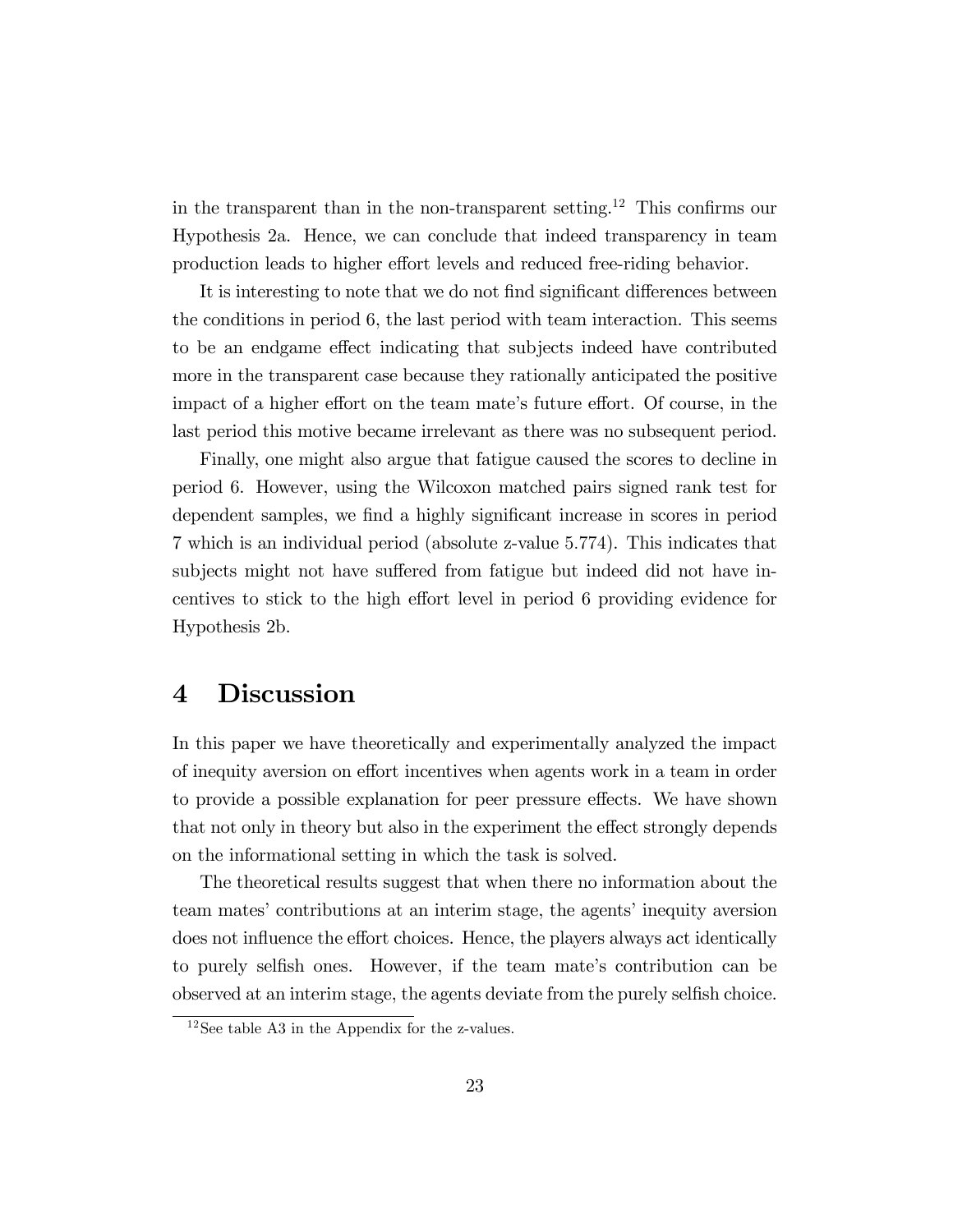Inequity aversion leads the agents to adjust their effort levels in the second period such that the agent having worked less increases and the other one who contributed more decreases his effort level.

The subjects in our experiment indeed adapted their effort according to the interim information they received about their counterparts' contribution such that they counterbalanced contributions to increase equity. But they did not adjust in a symmetric way. According to the observed behavioral pattern subjects who exerted higher effort levels than their team partner and therefore were in a disadvantageous position strongly decreased their effort in the subsequent period. Those participants having an advantage as they had been lazier felt the need to reduce inequity by increasing their efforts. But did so to a weaker extent leading to a less pronounced absolute adjustment for the lower performers. Hence, the notion of an asymmetric effect of advantageous and disadvantageous inequity illustrated in the model seems to be well reflected in the experiment.

A key conclusion from the theoretical model as well as from the experiment is that agents work harder in the early in the game to increase the team mate's costs of free-riding and therefore his future effort adjustment when contributions are transparent. Hence, the total sum of efforts is greater in the transparent than in the non-transparent case. Thus, we may conclude that transparency leads to more efficient outcomes and should therefore be preferred from a social welfare point of view. Hence, the main practical implication is that transparent work environments might be desirable in Örms when employees work in groups. If workers adhere to a social norm evoking feelings of guilt or anger respectively for differences in team contributions, transparency might enhance the chance to develop beneficial mutual monitoring and in turn yield an effective reduction in free-riding.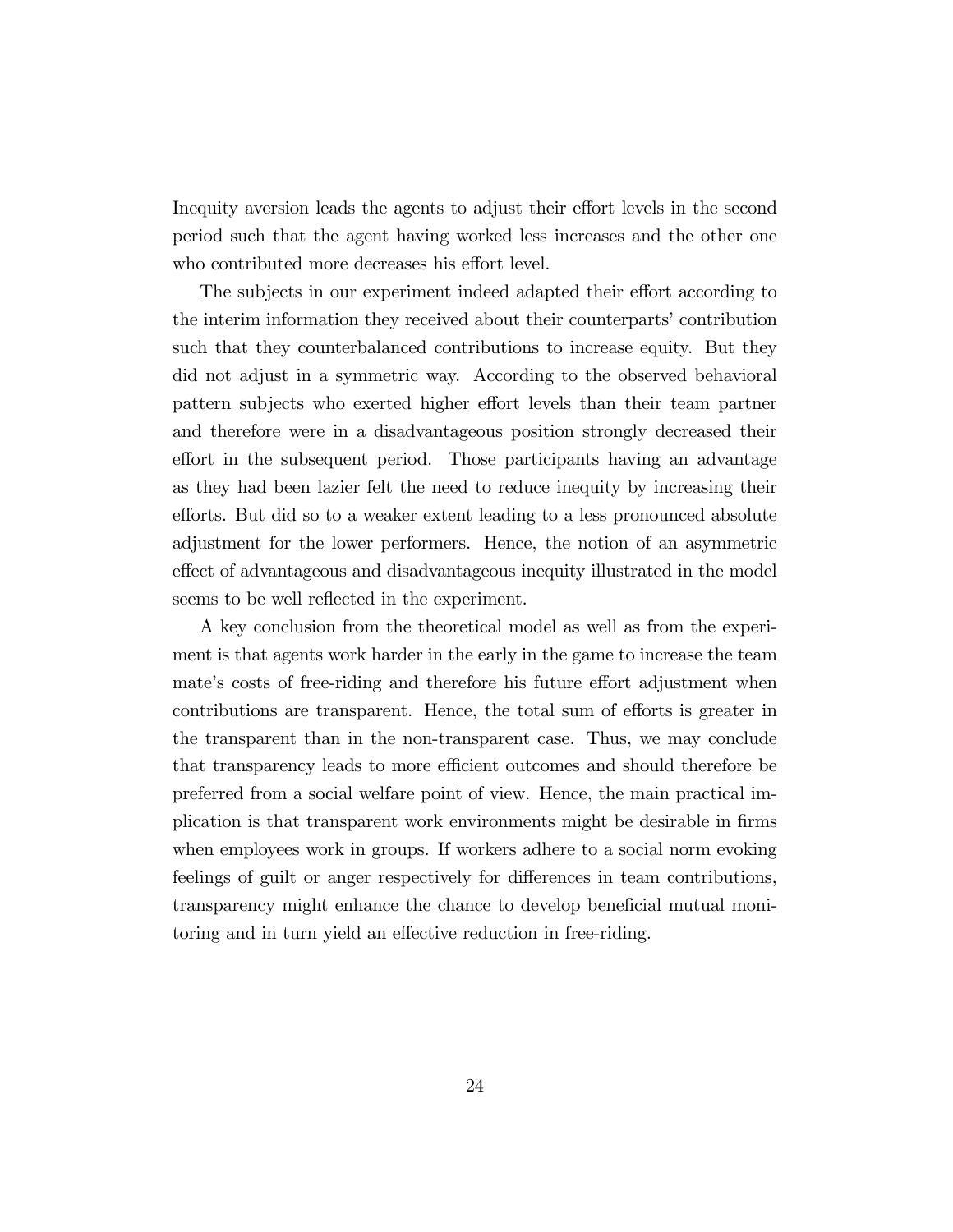# 5 Appendix

#### Proof of Proposition 1:

The existence of the symmetric equilibrium has already been shown in the main text. To see that there can be no asymmetric equilibrium, suppose w.o.l.g. that  $e_i > e_j$  which implies

$$
\frac{\beta - \nu'(2e_i - 2e_j)}{c} > \frac{\beta - \nu'(2e_j - 2e_i)}{c} \Leftrightarrow
$$
  

$$
\frac{\nu'(2e_i - 2e_j)}{d \cdot (2e_i - 2e_j)} < \frac{\nu'(2e_j - 2e_i)}{d} \Leftrightarrow
$$
  

$$
\frac{d}{d} < -a
$$

which yields a contradiction.

 $\blacksquare$ 

 $\blacksquare$ 

#### Proof of Proposition 2:

From solving the system of equations (3) and (4) for  $e_{i2}$  and  $e_{j2}$  the second period equilibrium effort levels are

$$
e_{i2} = \frac{\beta}{c} - \frac{d}{(c+a+d)} (e_{i1} - e_{j1}),
$$
  

$$
e_{j2} = \frac{\beta}{c} + \frac{a}{c+a+d} (e_{i1} - e_{j1}).
$$

The total second period effort exerted is

$$
e_{i2} + e_{j2} = \frac{2\beta}{c} - \left(\frac{d-a}{c+a+d}\right)(e_{i1} - e_{j1})
$$

which is strictly decreasing in  $e_{i1} - e_{j1}$  when  $d > a$ .

#### Proof of Proposition 3: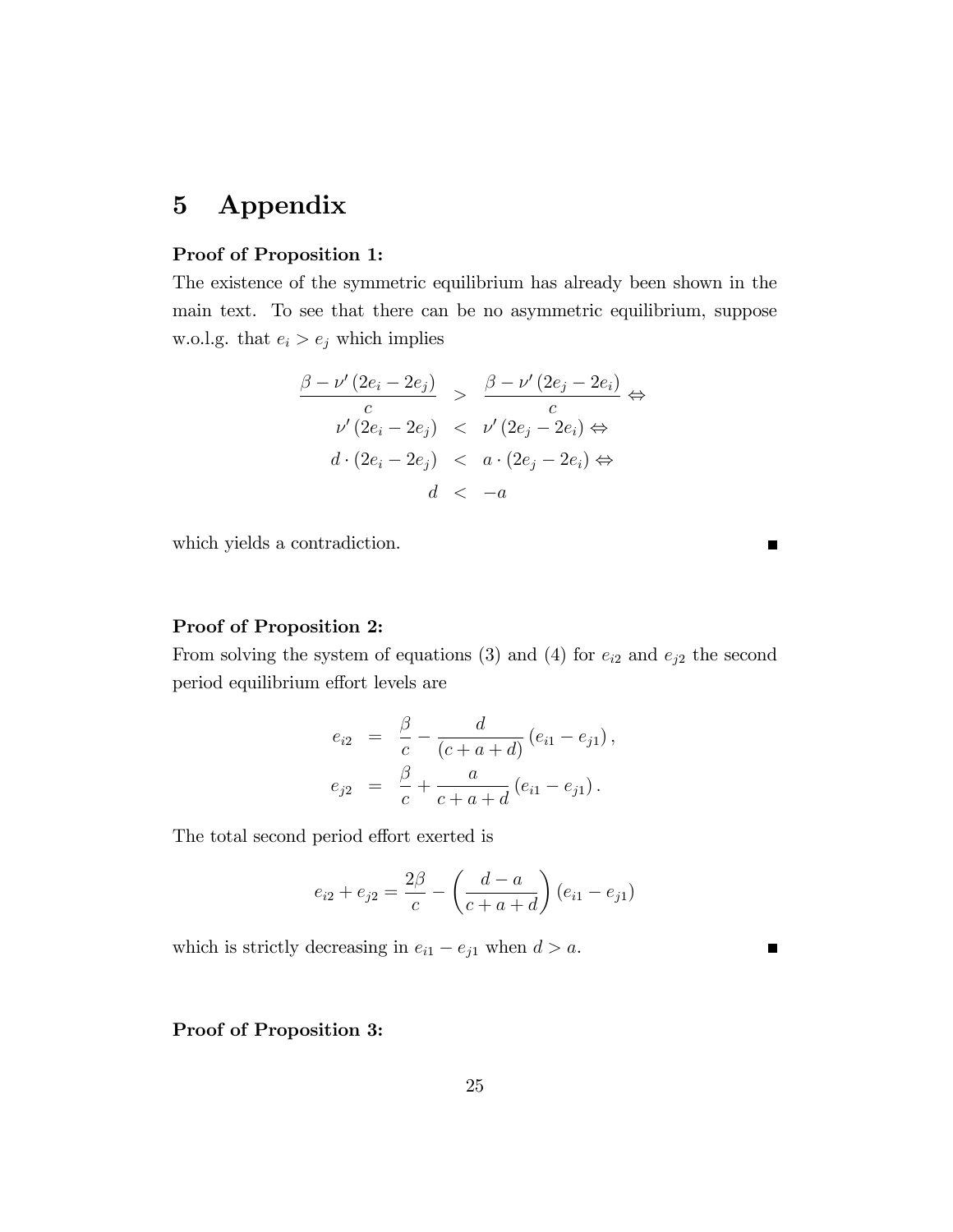The existence of the symmetric equilibria follows directly from the text. We show by contradiction that there are no asymmetric equilibria. Suppose that there is an asymmetric equilibrium, i.e.  $e_{i1} > e_{j1}$ . Necessary and sufficient conditions for the existence would be that

$$
\beta \left( \frac{c+2a+d}{(c+a+d)} \right) - \frac{(c+d) dc}{(c+a+d)^2} (e_{i1} - e_{j1}) - ce_{i1} = 0
$$
  

$$
\beta \left( \frac{c+2d+a}{(c+a+d)} \right) + \frac{(c+a) ac}{(c+a+d)^2} (e_{i1} - e_{j1}) - ce_{j1} = 0
$$

But then  $e_{i1} > e_{j1}$  is equivalent to

$$
\beta \frac{c+2a+d}{c+a+d} - \frac{(c+d)dc}{(c+a+d)^2} (e_{i1} - e_{j1}) > \beta \frac{c+2d+a}{c+a+d} + \frac{(c+a)ac}{(c+a+d)^2} (e_{i1} - e_{j1}) \Leftrightarrow
$$
  

$$
\beta \left( \frac{c+2a+d}{c+a+d} - \frac{c+2d+a}{c+a+d} \right) > \left( \frac{(c+d)dc}{(c+a+d)^2} + \frac{(c+a)ac}{(c+a+d)^2} \right) (e_{i1} - e_{j1}) \Leftrightarrow
$$
  

$$
\beta \frac{a-d}{c+a+d} > \frac{cd+d^2 + ca+a^2}{(c+a+d)^2} c (e_{i1} - e_{j1})
$$
  

$$
\xrightarrow{\zeta 0}
$$

which yields a contradiction.

To see that utility levels are higher in the transparent setting note that in any symmetric equilibrium in which both agents choose an effort level  $e$  an agent's first period utility is equal to

$$
\alpha + \beta (2e) - \frac{c}{2}e^2.
$$

This function is strictly increasing in e as long as  $e < \frac{2\beta}{c}$ . As

$$
\frac{\beta}{c} \le \frac{\beta}{c} \left( \frac{c+2a+d}{c+a+d} \right) < \frac{\beta}{c} \left( \frac{c+a+2d}{c+a+d} \right) < \frac{2\beta}{c}
$$

in any equilibrium the agents will have a higher utility than in the nontransparent case.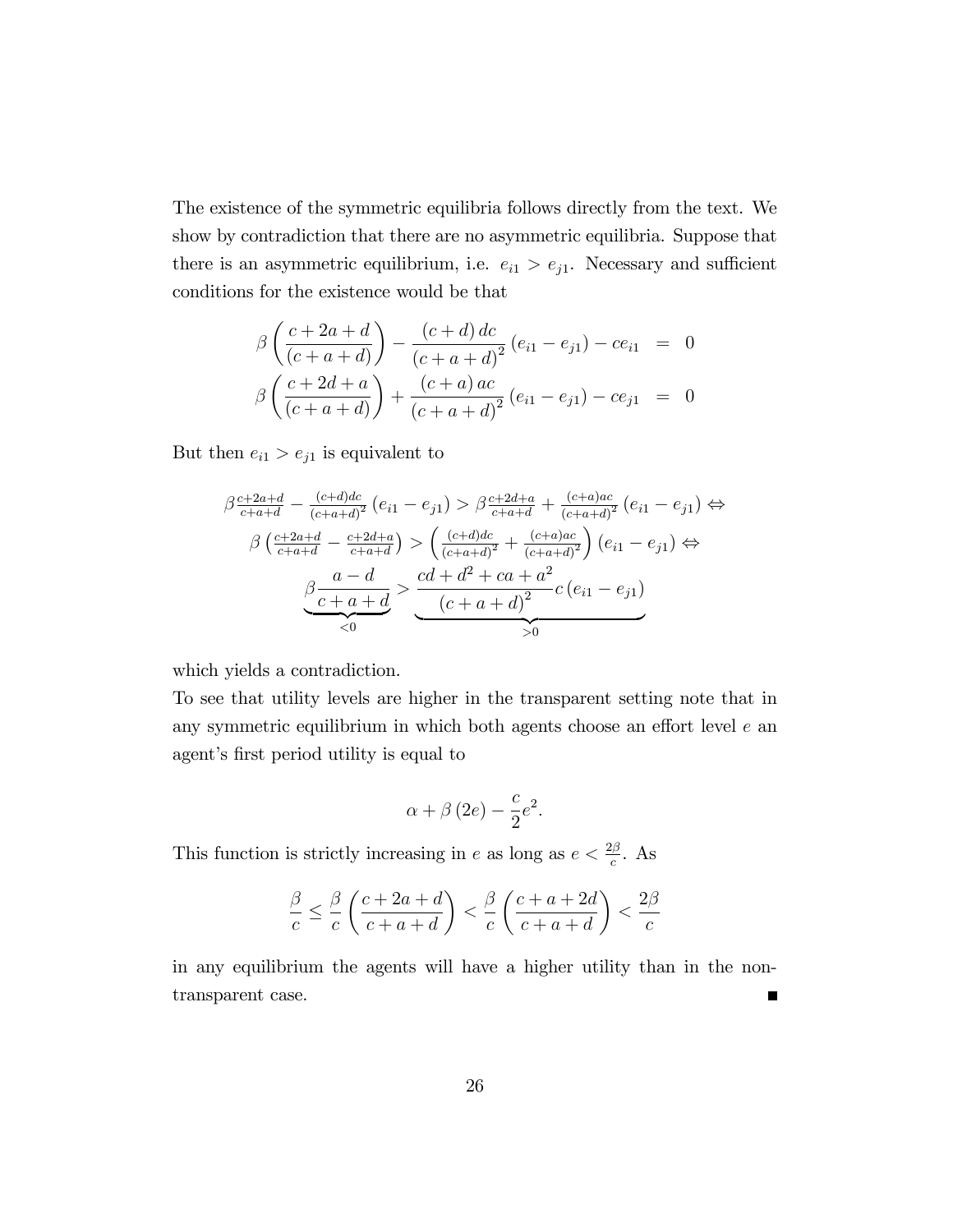|                         | (1)         | $\left( 2\right)$ | (3)        |
|-------------------------|-------------|-------------------|------------|
|                         | Score       | <b>Blocks</b>     | Time outs  |
|                         | change      | change            | change     |
| Team Difference         | $-0.969***$ | $-1.069***$       | $1.018***$ |
| in all previous periods | (0.11)      | (0.15)            | (0.12)     |
| Constant                | $-2.739***$ | $-2.852***$       | $3.068***$ |
|                         | (0.41)      | (0.55)            | (0.44)     |
| Observations            | 352         | 352               | 352        |
| Number of subjects      | 88          | 88                | 88         |
| $\,R^2$                 | 0.30        | 0.21              | 0.26       |
|                         | about a cha |                   |            |

Standard errors in parentheses, \*\*\*  $p < 0.01$ , \*\*  $p < 0.05$ , \*  $p < 0.1$ Fixed effects estimation (period dummies included)

Table A1: The impact of the mean difference in past aggregate efforts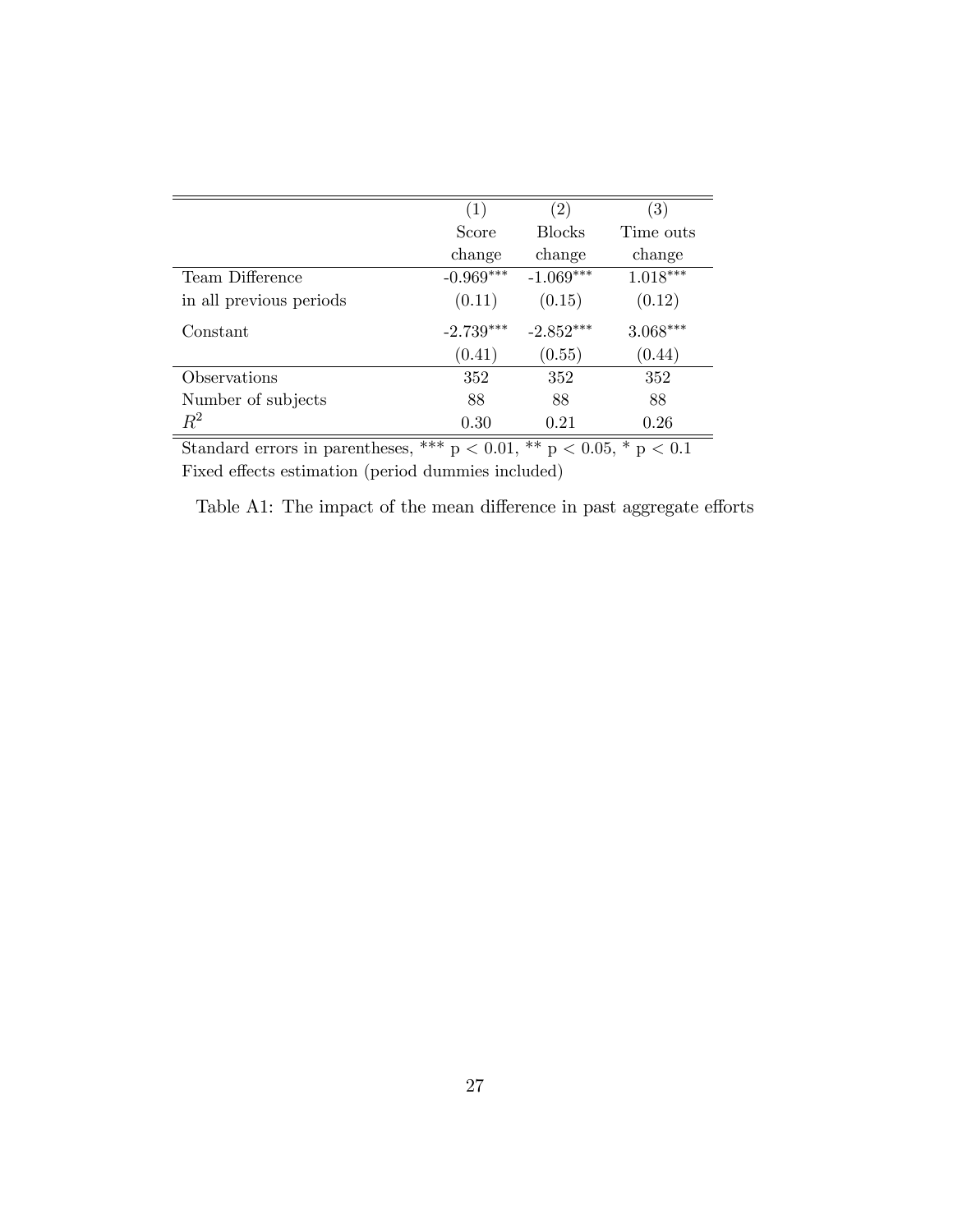|                        | (1)         | (2)           | (3)         |
|------------------------|-------------|---------------|-------------|
|                        | Score       | <b>Blocks</b> | Time outs   |
|                        | change      | change        | change      |
| Team Difference        | $-0.301***$ | $-0.358***$   | $0.290***$  |
| in the previous period | (0.037)     | (0.051)       | (0.042)     |
| Score in period 1      | $-0.127*$   | $-0.218**$    | 0.130       |
|                        | (0.076)     | (0.10)        | (0.086)     |
| Score in period 7      | $0.139**$   | $0.209***$    | $-0.156***$ |
|                        | (0.054)     | (0.074)       | (0.061)     |
| Constant               | $-3.536***$ | $-3.009**$    | $3.803***$  |
|                        | (0.88)      | (1.20)        | (0.99)      |
| Observations           | 352         | 352           | 352         |
| Number of Subjects     | 88          | 88            | 88          |
| $R^2$                  | $\bullet$   |               |             |

Standard errors in parentheses, \*\*\* p < 0.01, \*\* p < 0.05, \* p < 0.1 Random effects estimation (period dummies included)

Table A2: The impact of the mean difference in aggregate past efforts controlling for individual abilities

| Periods     | Transparent vs. Intransparent Condition                                            |
|-------------|------------------------------------------------------------------------------------|
| $\cdot$     | $3.467***$                                                                         |
| 3           | $3.360***$                                                                         |
| 4           | $3.075***$                                                                         |
| 5           | $2.259**$                                                                          |
| 6           | $0.965$ not significant                                                            |
| also la ala | $\sim$ $\sim$ $\sim$ $\sim$ $\sim$<br>$\sim$ $\sim$ $\sim$ $\sim$<br>$\sim$ $\sim$ |

\*\*\*  $p < 0.01$ ,\*\*  $p < 0.05$ ,\*  $p < 0.1$ Absolute value of z-statistics

Table A3: Mann-Whitney-U test: z-values regarding differences between transparent and non transparent condition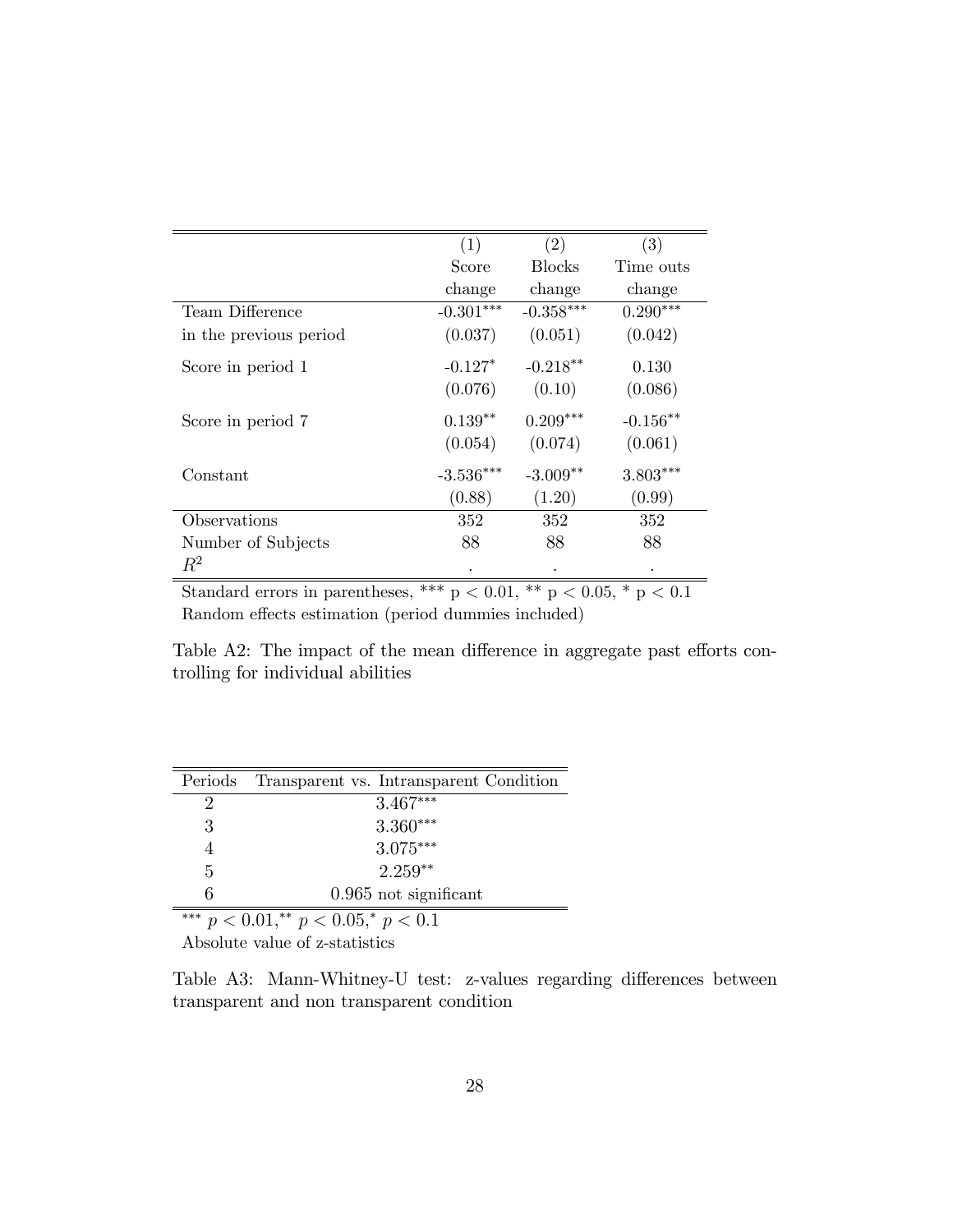#### Instructions (non-transparent condition)

Welcome to this experiment:

Please read these instructions carefully:

- All decisions you make in this experiment are anonymous
- At the end of the experiment you will also be paid out anonymously
- During the experiment no communication is allowed

#### Procedure:

This experiment consists of 7 periods, each of which lasts for 8 minutes. Periods 1 and 7 differ from periods 2 to 6

Periods 1 and 7 are played as follows:

You are requested to count the number of the "Sevens" (the digit 7) in a block of random numbers. You enter this number in the corresponding box and confirm your choice with OK

#### Payoff for the period 1 and period 7:

For each correct answer you receive 14 Cent

ATTENTION: For each wrong answer 1 Cent will automatically be deducted from your individual account

#### Periods 2 to 6 of this experiment are played as follows:

You will be randomly assigned to another participant where the two of you form a team. This assignment is the same for the whole experiment. That is, you play with the same partner from period 2 to period 6. However, you and your partner remain anonymous.

#### In periods 2 to 6 you can choose between two options:

1. You can work on the block of random numbers and count the numbers of the "Sevens" in this block (analogously to round 1 and 7)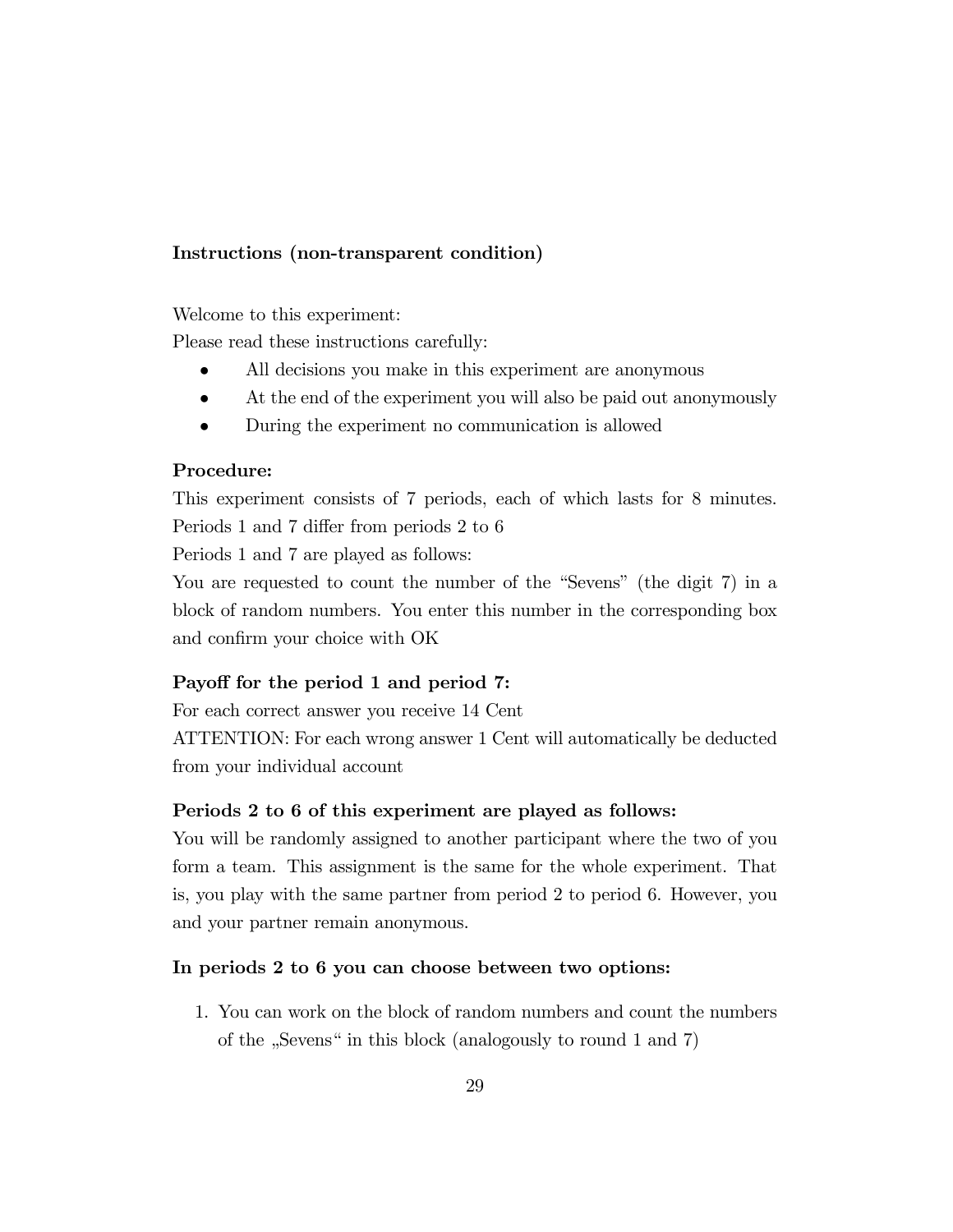### OR

2. You can take a time out by pressing the "time out" button. If you press the "time out" button the counting task is blocked and you cannot continue working on any block of random numbers for 25 seconds.

#### Payoff for the periods 2 to period 6:

1. For each correct answer in the counting task, 14 Cents will be paid into your team account. For each correct answer of your team partner 14 Cent will also be paid into your the team account.

The team account will be equally divided between you and your partner at the end of each period.

ATTENTION: For each wrong answer 1 Cent will automatically be deducted from your individual account

2. Each time you press the "time out" button 10 Cent will be paid into your individual account.

After each period you will see a table on the screen displaying the following information:

- 1. The number of blocks you finished in the previous period
- 2. The number of correct answers you gave in the previous period
- 3. The number of time outs you took in the previous period

The table with the details for the particular period looks as follows:

#### Screenshot

Your partner receives the same information about his own performance. Neither you nor your partner learn about the number of correct answers the other team member gave in the respective round. After the last period (period 7)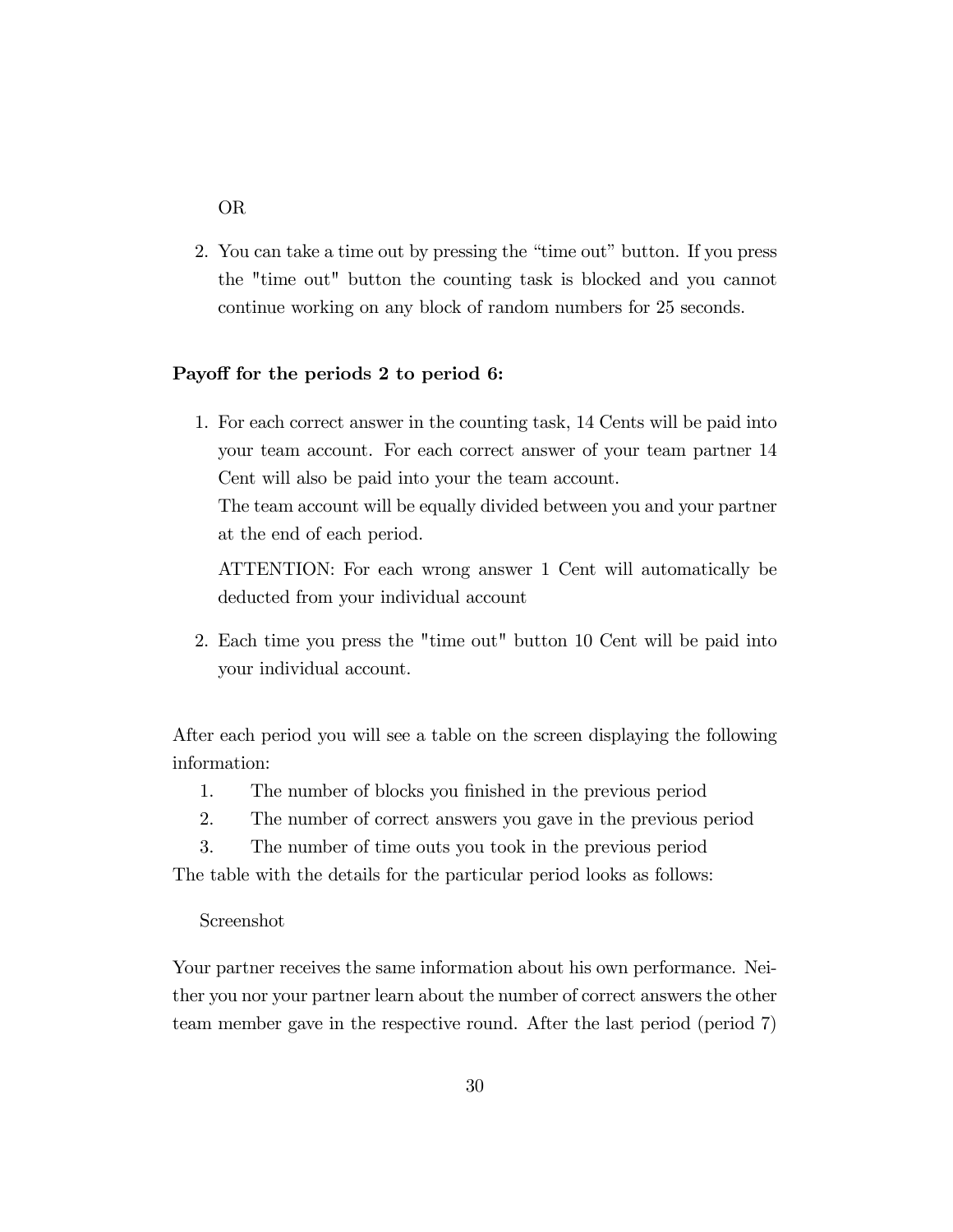you will be informed about your total payoff. In addition to that you receive a show up fee of 2.50 $\in$ . Please stay at your seat until we call on your cabin number. Please bring along these instructions and your cabin number. Thank you for your participation!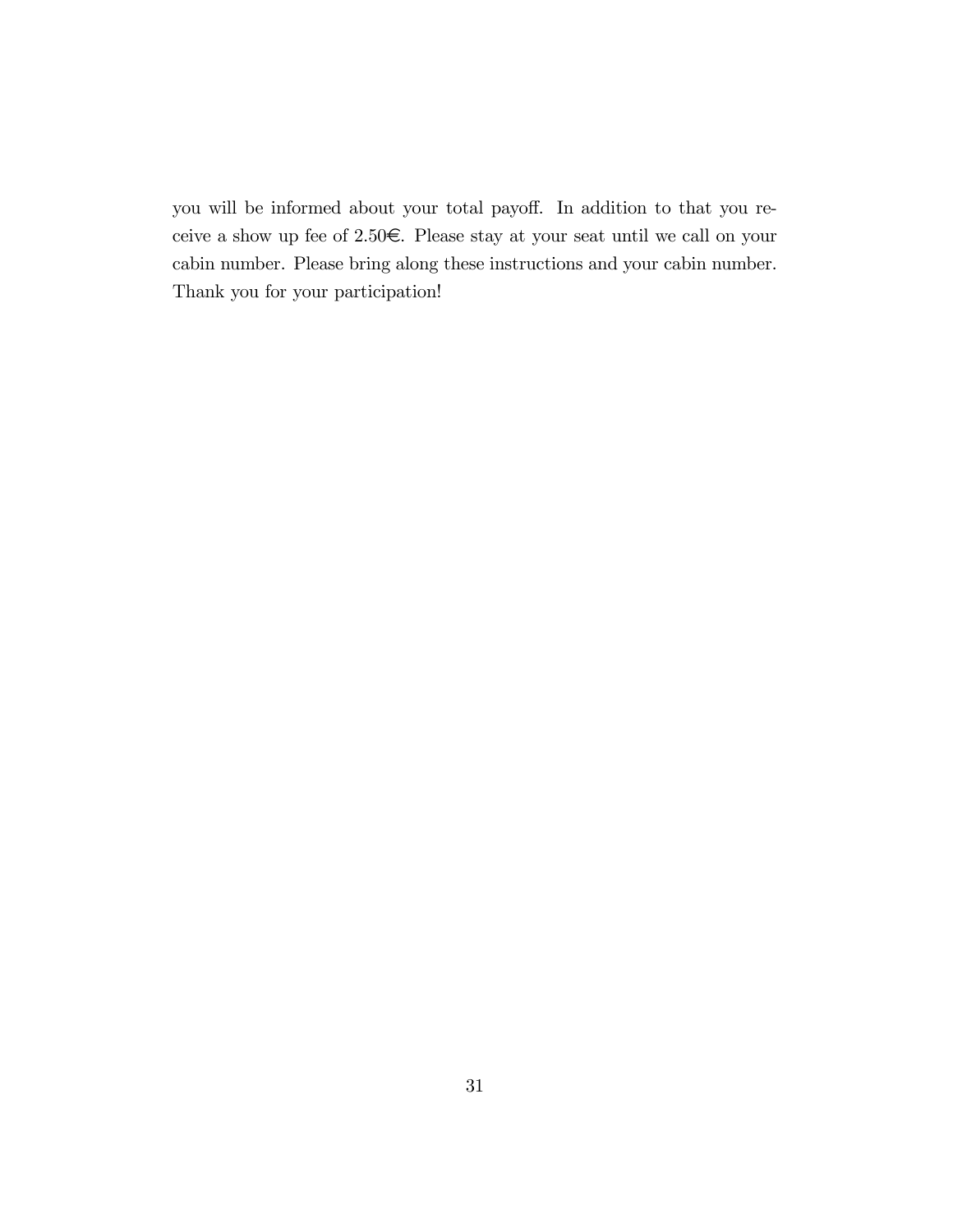# References

- Admati, M., A.R.and Perry (1991): Joint projects without commitment. Review of Economic Studies, 58, pp. 259–276.
- Alchian, A. and Demsetz, H. (1972): Production, Information Costs, and Economic Organization. American Economic Review, 62, pp. 777–795.
- Backes-Gellner, U., Mohnen, A. and Werner, A. (2006): Team Size and Effort in Start-Up-Teams - Another Consequence of Free-Riding and Peer Pressure in Partnerships. Working Paper, University of Cologne and University of Zurich.
- Barron, J. M. and Gjerde, K. P. (1997): Peer Pressure in an Agency Relationship. Journal of Labour Economics,  $15$ , pp.  $234-254$ .
- Biel, P. R. (2004): Inequity Aversion and Team Incentives. Working Paper University College London.
- Bolton, Gary E. and Ockenfels, Axel (2000): ERC A Theory of Equity, Reciprocity and Competition. American Economic Review, 90, pp. 166– 193.
- Che, Y.-K. and Yoo, S.-W. (2001): Optimal Incentives for Teams. American Economic Review,  $91$ , pp.  $525-54$ .
- Demougin, D. and Fluet, C. (2003): Inequality Aversion in Tournaments. Discussion Paper Humbold University Berlin.
- Englmaier, F. (2004): A Survey on Moral Hazard, Contracts, and Social Preferences. In: Agarwal, B. and Vercelli, A. (Ed.) Psychology, Rationality and Economic Behavior: Challanging standard assumptions (forthcoming).
- Englmaier, F. and Wambach, A. (2002): Contracts and Inequity Aversion. CESifo Working Paper 809, Universität München.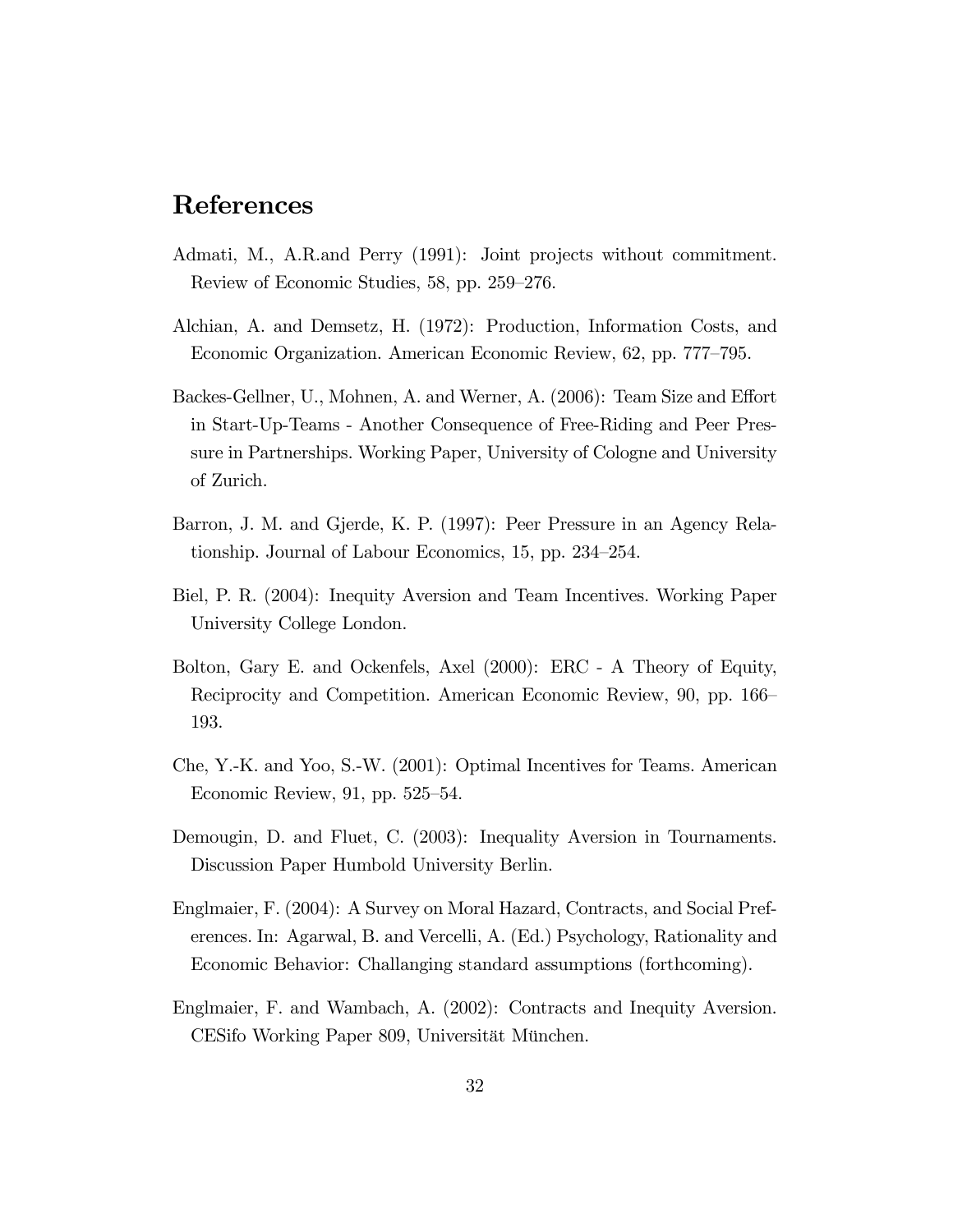- Falk, A. and Ichino, A. (2006): Clean Evidence on Peer Pressure. Journal of Labor Economics, 24, p.  $39\overline{0}57$ .
- Fehr, Ernst and Schmidt, Klaus M. (1999): A Theory of Fairness, Competition, and Cooperation. Quarterly Journal of Economics, 114, pp. 817–868.
- Fershtman, C. and Nitzan, S. (1991): Dynamic voluntary provision of public goods. European Economic Review,  $35$ , pp.  $1057-1067$ .
- Fischbacher, U. (1999): z-Tree Zurich Toolbox for Readymade Economic Experiments - Experimenterís Manual. Working Paper No. 21, Institute for Empirical Research in Economics, University of Zurich., working Paper Nr. 21, Institute for Empirical Research in Economics, University of Zurich.
- Greiner, B. (2003): An Online Recruitment System for Economic Experiments. In: Kremer, K. and Macho, V. (Ed.) Forschung und wissenschaftliches Rechnen, GWDG Bericht 63, Göttingen: Gesellschaft für Wissenschaftliche Datenverarbeitung, pp. 79–93.
- Grund, C. and Sliwka, D. (2005): Envy and Compassion in Tournaments. Journal of Economics and Management Strategy, 14, pp. 187–207.
- Holmström, B. (1982): Moral Hazard in Teams. Bell Journal of Economics, 13, pp. 324–340.
- Huck, S. and Biel, P. R. (2006): Endogenous leadership in teams. Journal of Institutional and Theoretical Economics (forthcoming).
- Ichino, Andrea and Maggi, Giovanni (2000): Work Environment and Individual Background: Explaining Regional Shirking Differentials in a Large Italian Firm. Quarterly Journal of Economics, 115, pp. 1057–1090.
- Itoh, H. (2004): Moral Hazard and Other-Regarding Preferences. Japanese Economic Review (forthcoming).